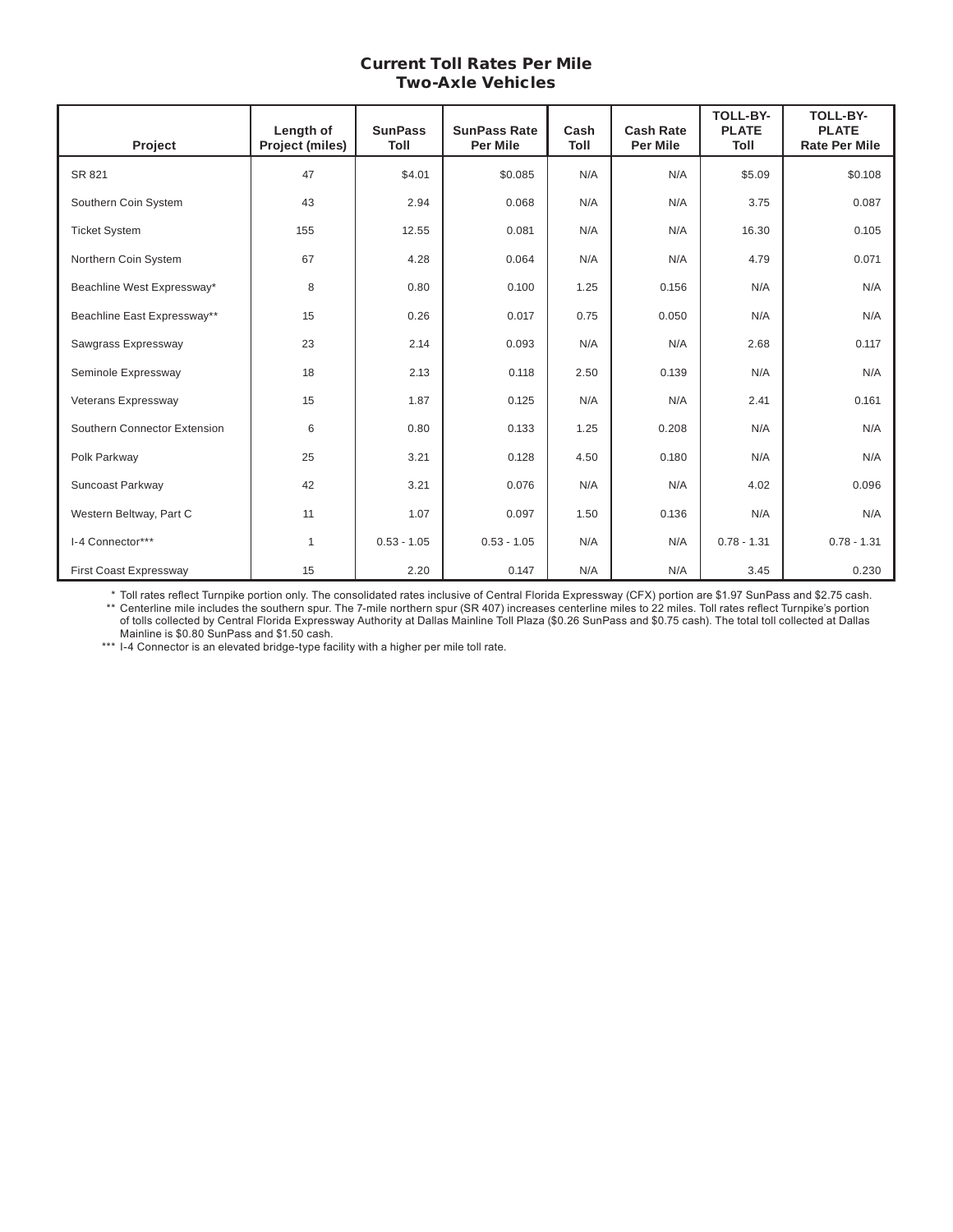#### Turnpike Mainline (SR 821) Current SunPass Toll Rate Schedule

|                |                                   |                | <b>Rate Per Axle</b> |        |                               |                                    |        |                    |  |  |
|----------------|-----------------------------------|----------------|----------------------|--------|-------------------------------|------------------------------------|--------|--------------------|--|--|
|                |                                   | Ramps          | 2-Axle               | 3-Axle | 4-Axle                        | 5-Axle                             | 6-Axle | <b>Add'l Axles</b> |  |  |
| Exit No.<br>47 | Location<br>MIRAMAR PLAZA         | <b>To/From</b> |                      |        | SR 821/Southern Coin Terminus |                                    |        |                    |  |  |
| 47             | NW 27th Avenue                    | East           | \$0.80               | \$1.60 | \$2.40                        | \$3.20                             | \$4.00 | \$0.80             |  |  |
|                |                                   | West           |                      |        |                               | No toll at this location           |        |                    |  |  |
| 43             | NW 57th Avenue                    | East           | \$0.54               | \$1.08 | \$1.62                        | \$2.16                             | \$2.70 | \$0.54             |  |  |
| 39             | Interstate 75                     | South          |                      |        |                               |                                    |        |                    |  |  |
|                |                                   | North          | \$0.54               | \$1.08 | \$1.62                        | No toll at this location<br>\$2.16 | \$2.70 | \$0.54             |  |  |
| 35             | Okeechobee Road                   | South          |                      |        |                               | No toll at this location           |        |                    |  |  |
|                |                                   | North          | \$0.54               | \$1.08 | \$1.62                        | \$2.16                             | \$2.70 | \$0.54             |  |  |
| 34             | NW 106th Street                   | South          |                      |        |                               |                                    |        |                    |  |  |
|                |                                   |                |                      |        |                               | No toll at this location           |        |                    |  |  |
| 32             | OKEECHOBEE PLAZA                  | $\blacksquare$ | \$1.07               | \$2.14 | \$3.21                        | \$4.28                             | \$5.35 | \$1.07             |  |  |
| 31             | NW 74th Street                    | North*         | \$1.07               | \$2.14 | \$3.21                        | \$4.28                             | \$5.35 | \$1.07             |  |  |
|                |                                   | South          | \$0.80               | \$1.60 | \$2.40                        | \$3.20                             | \$4.00 | \$0.80             |  |  |
| 29             | NW 41st Street                    | North          |                      |        |                               | No toll at this location           |        |                    |  |  |
|                |                                   | South          | \$0.54               | \$1.08 | \$1.62                        | \$2.16                             | \$2.70 | \$0.54             |  |  |
| 27             | NW 12th Street (Beacon Tradeport) | North          |                      |        |                               | No toll at this location           |        |                    |  |  |
|                |                                   | South          | \$0.54               | \$1.08 | \$1.62                        | \$2.16                             | \$2.70 | \$0.54             |  |  |
| 26             | SR 836 (Dolphin Expwy.)           | N - S          |                      |        |                               | No toll at this location           |        |                    |  |  |
| 25             | US 41/SW 8th Street               | North          | \$0.54               | \$1.08 | \$1.62                        | \$2.16                             | \$2.70 | \$0.54             |  |  |
|                |                                   | South          |                      |        |                               | No toll at this location           |        |                    |  |  |
| 23             | Bird Road (SW 40th Street)        | North          | \$0.54               | \$1.08 | \$1.62                        | \$2.16                             | \$2.70 | \$0.54             |  |  |
|                |                                   | South          |                      |        |                               | No toll at this location           |        |                    |  |  |
| 22             | <b>BIRD ROAD PLAZA</b>            |                | \$1.07               | \$2.14 | \$3.21                        | \$4.28                             | \$5.35 | \$1.07             |  |  |
| 20             | North Kendall Drive               | North          |                      |        |                               | No toll at this location           |        |                    |  |  |
|                |                                   | South          | \$0.54               | \$1.08 | \$1.62                        | \$2.16                             | \$2.70 | \$0.54             |  |  |
| 19             |                                   | North          |                      |        |                               | No toll at this location           |        |                    |  |  |
|                | SW 120th Street                   | South          | \$0.54               | \$1.08 | \$1.62                        | \$2.16                             | \$2.70 | \$0.54             |  |  |
| 17             | Don Shula Expwy. (SR 874)         | South          |                      |        |                               | No toll at this location           |        |                    |  |  |
| 16             | Coral Reef Drive                  | North          |                      |        |                               | No toll at this location           |        |                    |  |  |
|                |                                   | South          | \$0.54               | \$1.08 | \$1.62                        | \$2.16                             | \$2.70 | \$0.54             |  |  |
| 13             | Eureka/Quail Roost Drive          | $N-S$          |                      |        |                               | No toll at this location           |        |                    |  |  |
| 12             | Carribean Boulevard (US 1)        | $N-S$          |                      |        |                               | No toll at this location           |        |                    |  |  |
| 10             | HOMESTEAD PLAZA                   |                | \$1.07               | \$2.14 | \$3.21                        | \$4.28                             | \$5.35 | \$1.07             |  |  |
| 9              | Allapattah Road                   | North          |                      |        |                               | No toll at this location           |        |                    |  |  |
|                |                                   | South          | \$0.80               | \$1.60 | \$2.40                        | \$3.20                             | \$4.00 | \$0.80             |  |  |
| 6              | Tallahassee Road                  | North          |                      |        |                               | No toll at this location           |        |                    |  |  |
|                |                                   | North          |                      |        |                               | No toll at this location           |        |                    |  |  |
| 5              | <b>Biscayne Drive</b>             | South          | \$0.54               | \$1.08 | \$1.62                        | \$2.16                             | \$2.70 | \$0.54             |  |  |
|                |                                   | North          |                      |        |                               | No toll at this location           |        |                    |  |  |
| $\overline{a}$ | <b>Campbell Drive</b>             | South          | \$0.54               | \$1.08 | \$1.62                        | \$2.16                             | \$2.70 | \$0.54             |  |  |
| 0              | Junction with South Dixie (US 1)  | $N-S$          |                      |        |                               | SR 821 Terminus                    |        |                    |  |  |
|                | * On ramp only.                   |                |                      |        |                               |                                    |        |                    |  |  |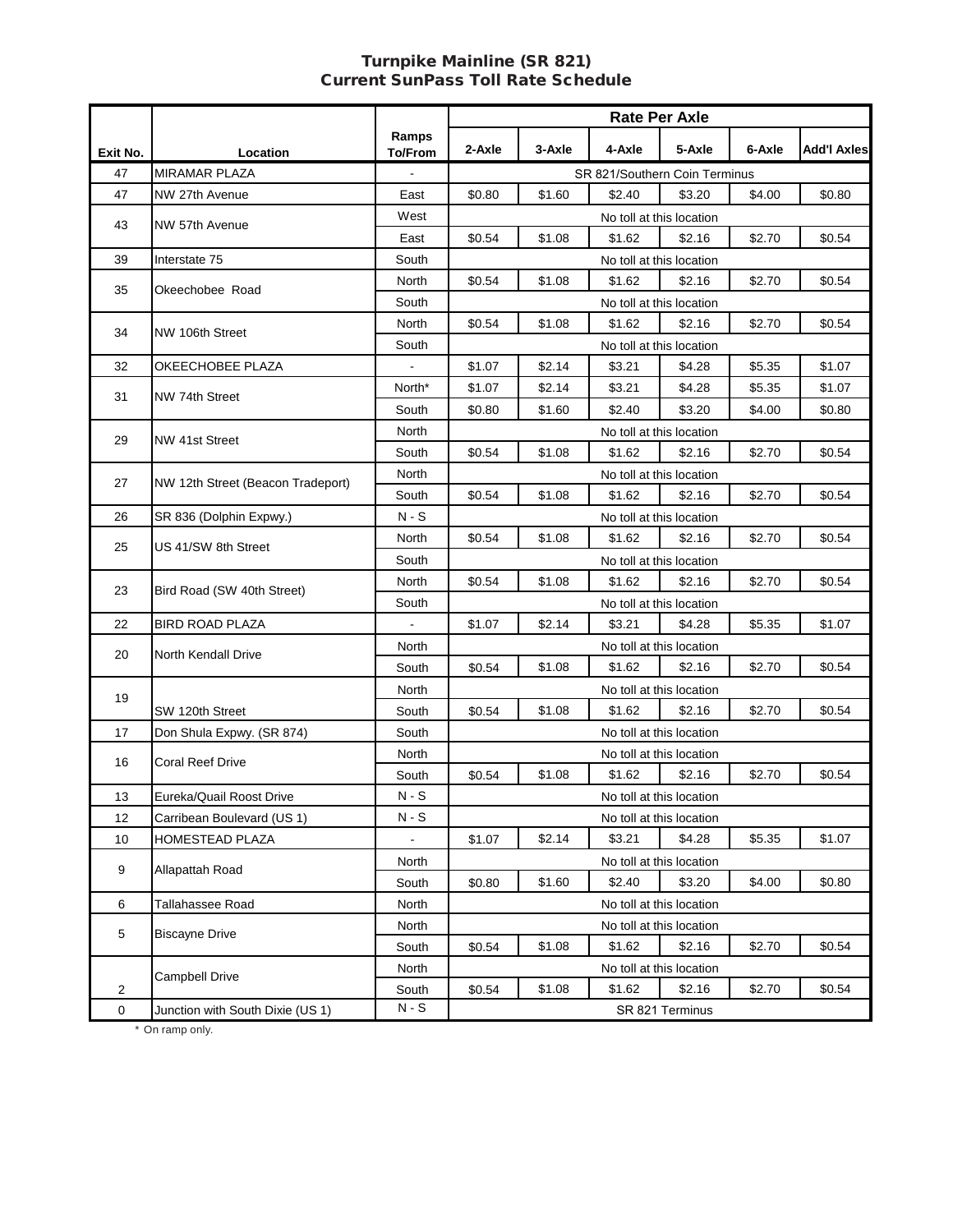#### Turnpike Mainline (SR 821) Current TOLL-BY-PLATE Toll Rate Schedule

|                |                                   |                         | Rate Per Axle |        |                               |                          |        |                       |  |
|----------------|-----------------------------------|-------------------------|---------------|--------|-------------------------------|--------------------------|--------|-----------------------|--|
| Exit No.       | Location                          | Ramps<br><b>To/From</b> | 2-Axle        | 3-Axle | 4-Axle                        | 5-Axle                   | 6-Axle | Add'l<br><b>Axles</b> |  |
| 47             | <b>MIRAMAR PLAZA</b>              |                         |               |        | SR 821/Southern Coin Terminus |                          |        |                       |  |
| 47             | NW 27th Avenue                    | East                    | \$1.07        | \$2.14 | \$3.21                        | \$4.28                   | \$5.35 | \$1.07                |  |
|                |                                   | West                    |               |        |                               | No toll at this location |        |                       |  |
| 43             | NW 57th Avenue                    | East                    | \$0.80        | \$1.60 | \$2.40                        | \$3.20                   | \$4.00 | \$0.80                |  |
| 39             | Interstate 75                     | South                   |               |        |                               | No toll at this location |        |                       |  |
|                |                                   | North                   | \$0.80        | \$1.60 | \$2.40                        | \$3.20                   | \$4.00 | \$0.80                |  |
| 35             | Okeechobee Road                   | South                   |               |        |                               | No toll at this location |        |                       |  |
|                |                                   | North                   | \$0.80        | \$1.60 | \$2.40                        | \$3.20                   | \$4.00 | \$0.80                |  |
| 34             | NW 106th Street                   | South                   |               |        |                               | No toll at this location |        |                       |  |
| 32             | OKEECHOBEE PLAZA                  | $\blacksquare$          | \$1.34        | \$2.68 | \$4.02                        | \$5.36                   | \$6.70 | \$1.34                |  |
| 31             | NW 74th Street                    | North*                  | \$1.34        | \$2.68 | \$4.02                        | \$5.36                   | \$6.70 | \$1.34                |  |
|                |                                   | South                   | \$1.07        | \$2.14 | \$3.21                        | \$4.28                   | \$5.35 | \$1.07                |  |
| 29             | NW 41st Street                    | North                   |               |        |                               | No toll at this location |        |                       |  |
|                |                                   | South                   | \$0.80        | \$1.60 | \$2.40                        | \$3.20                   | \$4.00 | \$0.80                |  |
| 27             | NW 12th Street (Beacon Tradeport) | North                   |               |        |                               | No toll at this location |        |                       |  |
|                |                                   | South                   | \$0.80        | \$1.60 | \$2.40                        | \$3.20                   | \$4.00 | \$0.80                |  |
| 26             | SR 836 (Dolphin Expwy.)           | $N-S$                   |               |        | 0.78                          |                          |        |                       |  |
| 25             | US 41/SW 8th Street               | North                   | \$0.80        | \$1.60 | \$2.40                        | \$3.20                   | \$4.00 | \$0.80                |  |
|                |                                   | South                   |               |        | No toll at this location      |                          |        |                       |  |
| 23             | Bird Road (SW 40th Street)        | North                   | \$0.80        | \$1.60 | \$2.40                        | \$3.20                   | \$4.00 | \$0.80                |  |
|                |                                   | South                   |               |        |                               | No toll at this location |        |                       |  |
| 22             | <b>BIRD ROAD PLAZA</b>            | $\blacksquare$          | \$1.34        | \$2.68 | \$4.02                        | \$5.36                   | \$6.70 | \$1.34                |  |
| 20             | North Kendall Drive               | North                   |               |        |                               | No toll at this location |        |                       |  |
|                |                                   | South                   | \$0.80        | \$1.60 | \$2.40                        | \$3.20                   | \$4.00 | \$0.80                |  |
| 19             | SW 120th Street                   | North                   |               |        |                               | No toll at this location |        |                       |  |
|                |                                   | South                   | \$0.80        | \$1.60 | \$2.40                        | \$3.20                   | \$4.00 | \$0.80                |  |
| 17             | Don Shula Expwy. (SR 874)         | South                   |               |        |                               | No toll at this location |        |                       |  |
| 16             | Coral Reef Drive                  | North                   |               |        |                               | No toll at this location |        |                       |  |
|                |                                   | South                   | \$0.80        | \$1.60 | \$2.40                        | \$3.20                   | \$4.00 | \$0.80                |  |
| 13             | Eureka/Quail Roost Drive          | $N-S$                   |               |        |                               | No toll at this location |        |                       |  |
| 12             | Carribean Boulevard (US 1)        | $N-S$                   |               |        |                               | No toll at this location |        |                       |  |
| 10             | <b>HOMESTEAD PLAZA</b>            | $\blacksquare$          | \$1.34        | \$2.68 | \$4.02                        | \$5.36                   | \$6.70 | \$1.34                |  |
| 9              | Allapattah Road                   | <b>North</b>            |               |        |                               | No toll at this location |        |                       |  |
|                |                                   | South                   | \$1.07        | \$2.14 | \$3.21                        | \$4.28                   | \$5.35 | \$1.07                |  |
| 6              | Tallahassee Road                  | North                   |               |        |                               | No toll at this location |        |                       |  |
| 5              | <b>Biscayne Drive</b>             | North                   |               |        |                               | No toll at this location |        |                       |  |
|                |                                   | South                   | \$0.80        | \$1.60 | \$2.40                        | \$3.20                   | \$4.00 | \$0.80                |  |
|                | <b>Campbell Drive</b>             | North                   |               |        |                               | No toll at this location |        |                       |  |
| $\overline{2}$ |                                   | South                   | \$0.80        | \$1.60 | \$2.40                        | \$3.20                   | \$4.00 | \$0.80                |  |
| $\mathbf 0$    | Junction with South Dixie (US 1)  | $N-S$                   |               |        |                               | SR 821 Terminus          |        |                       |  |

\* On ramp only.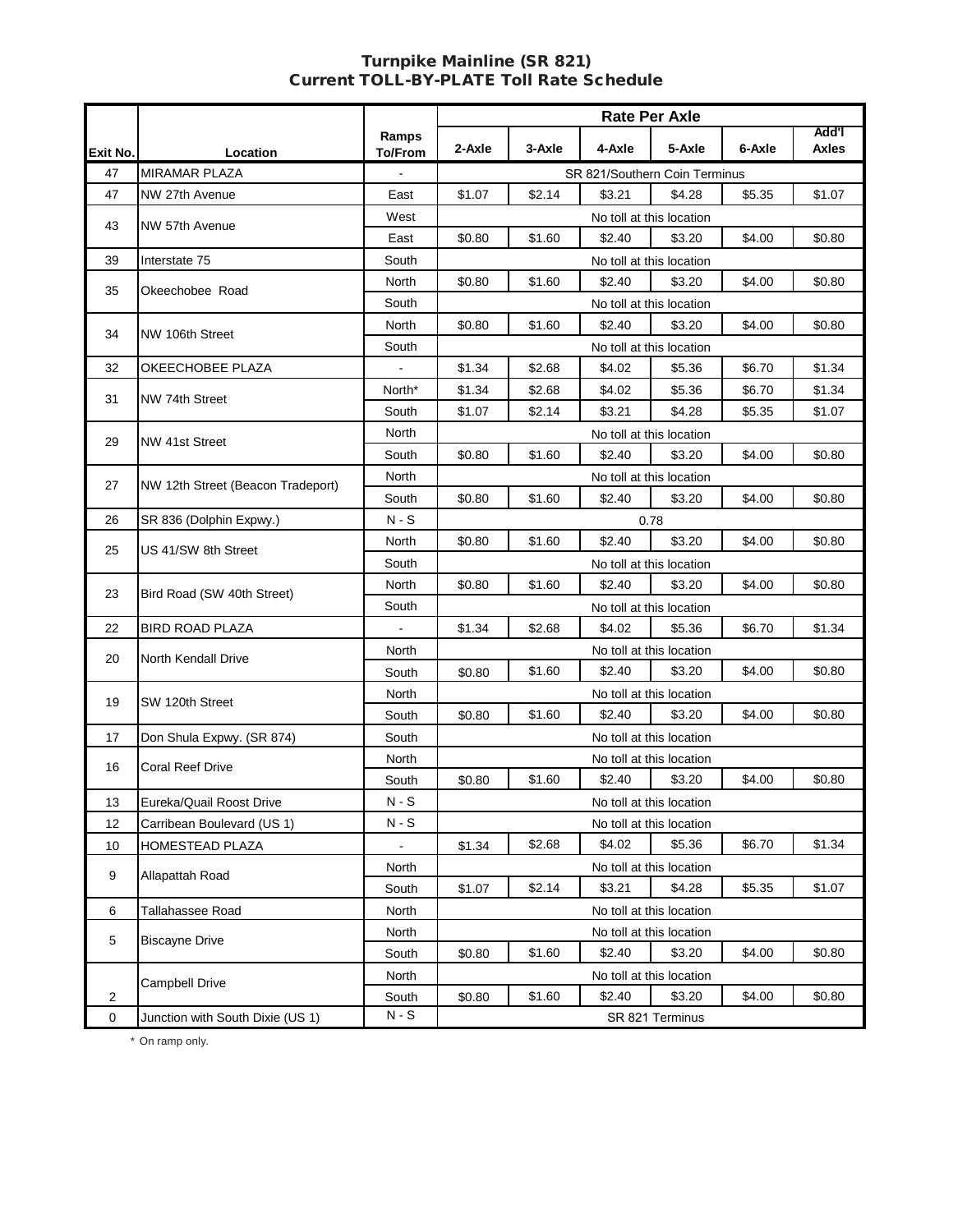#### **Southern Coin System** Southern Coin System Current SunPass Toll Rate Schedule

|          |                             |                         | <b>Rate Per Axle</b> |        |                               |                          |        |                    |  |
|----------|-----------------------------|-------------------------|----------------------|--------|-------------------------------|--------------------------|--------|--------------------|--|
| Exit No. | Location                    | Ramps<br><b>To/From</b> | 2-Axle               | 3-Axle | 4-Axle                        | 5-Axle                   | 6-Axle | <b>Add'l Axles</b> |  |
| 88       | <b>LANTANA PLAZA</b>        |                         |                      |        | Southern Coin/Ticket Terminus |                          |        |                    |  |
| 86       | Boynton Beach Blvd.         | North                   |                      |        |                               | No toll at this location |        |                    |  |
|          |                             | South                   | \$0.80               | \$1.60 | \$2.40                        | \$3.20                   | \$4.00 | \$0.80             |  |
|          |                             | North                   |                      |        |                               | No toll at this location |        |                    |  |
| 81       | Delray Beach/Atlantic Ave.  | South                   | \$0.54               | \$1.08 | \$1.62                        | \$2.16                   | \$2.70 | \$0.54             |  |
| 75       |                             | North                   |                      |        |                               | No toll at this location |        |                    |  |
|          | Boca Raton (Glades Road)    | South                   | \$0.26               | \$0.52 | \$0.78                        | \$1.04                   | \$1.30 | \$0.26             |  |
| 71       | Sawgrass Expressway         | $N-S^*$                 |                      |        |                               | No toll at this location |        |                    |  |
|          |                             | North                   | \$0.26               | \$0.52 | \$0.78                        | \$1.04                   | \$1.30 | \$0.26             |  |
| 69       | Sample Road                 | South                   |                      |        |                               | No toll at this location |        |                    |  |
|          | Pompano Beach/Coconut Creek | <b>North</b>            | \$0.54               | \$1.08 | \$1.62                        | \$2.16                   | \$2.70 | \$0.54             |  |
| 67       | Parkway                     | South                   |                      |        |                               | No toll at this location |        |                    |  |
| 66       | <b>Atlantic Boulevard</b>   | South                   |                      |        |                               | No toll at this location |        |                    |  |
| 65       | POMPANO BEACH PLAZA         |                         | \$1.07               | \$2.14 | \$3.21                        | \$4.28                   | \$5.35 | \$1.07             |  |
| 62       | <b>Commercial Boulevard</b> | North                   |                      |        |                               | No toll at this location |        |                    |  |
|          |                             | South                   | \$0.80               | \$1.60 | \$2.40                        | \$3.20                   | \$4.00 | \$0.80             |  |
| 58       | Sunrise Boulevard           | North                   |                      |        |                               | No toll at this location |        |                    |  |
|          |                             | South                   | \$0.54               | \$1.08 | \$1.62                        | \$2.16                   | \$2.70 | \$0.54             |  |
| 54       | I-595/SR 84/US 441          | $N-S$                   |                      |        |                               | No toll at this location |        |                    |  |
| 53       | Griffin Road                | North                   | \$0.26               | \$0.52 | \$0.78                        | \$1.04                   | \$1.30 | \$0.26             |  |
|          |                             | South                   |                      |        |                               | No toll at this location |        |                    |  |
| 49       | Hollywood Boulevard         | North                   | \$0.54               | \$1.08 | \$1.62                        | \$2.16                   | \$2.70 | \$0.54             |  |
|          |                             | South                   |                      |        |                               | No toll at this location |        |                    |  |
|          | Junction with SR 821        |                         |                      |        | Southern Coin/SR 821 Junction |                          |        |                    |  |
| 47       | NW 27th Ave.                | North**                 | \$0.80               | \$1.60 | \$2.40                        | \$3.20                   | \$4.00 | \$0.80             |  |
|          |                             | South                   | \$0.80               | \$1.60 | \$2.40                        | \$3.20                   | \$4.00 | \$0.80             |  |
| 47       | County Line Road            | North***                | \$0.80               | \$1.60 | \$2.40                        | \$3.20                   | \$4.00 | \$0.80             |  |
| 47       | <b>MIRAMAR PLAZA</b>        |                         | \$1.07               | \$2.14 | \$3.21                        | \$4.28                   | \$5.35 | \$1.07             |  |
| 2X       | Dolphin Center              | North                   | \$0.80               | \$1.60 | \$2.40                        | \$3.20                   | \$4.00 | \$0.80             |  |
|          |                             | South                   |                      |        |                               | No toll at this location |        |                    |  |
| 0X       | <b>GOLDEN GLADES PLAZA</b>  |                         | \$1.07               | \$2.14 | \$3.21                        | \$4.28                   | \$5.35 | \$1.07             |  |
|          | Junction with I-95/SR 826   |                         |                      |        |                               | Southern Coin Terminus   |        |                    |  |

\* To and from west only. \* To and from west only.

\*\* From north only. To north is via County Lir \*\* From north only. To north is via County Line Road.

\*\*\* To nor \*\*\* To north only.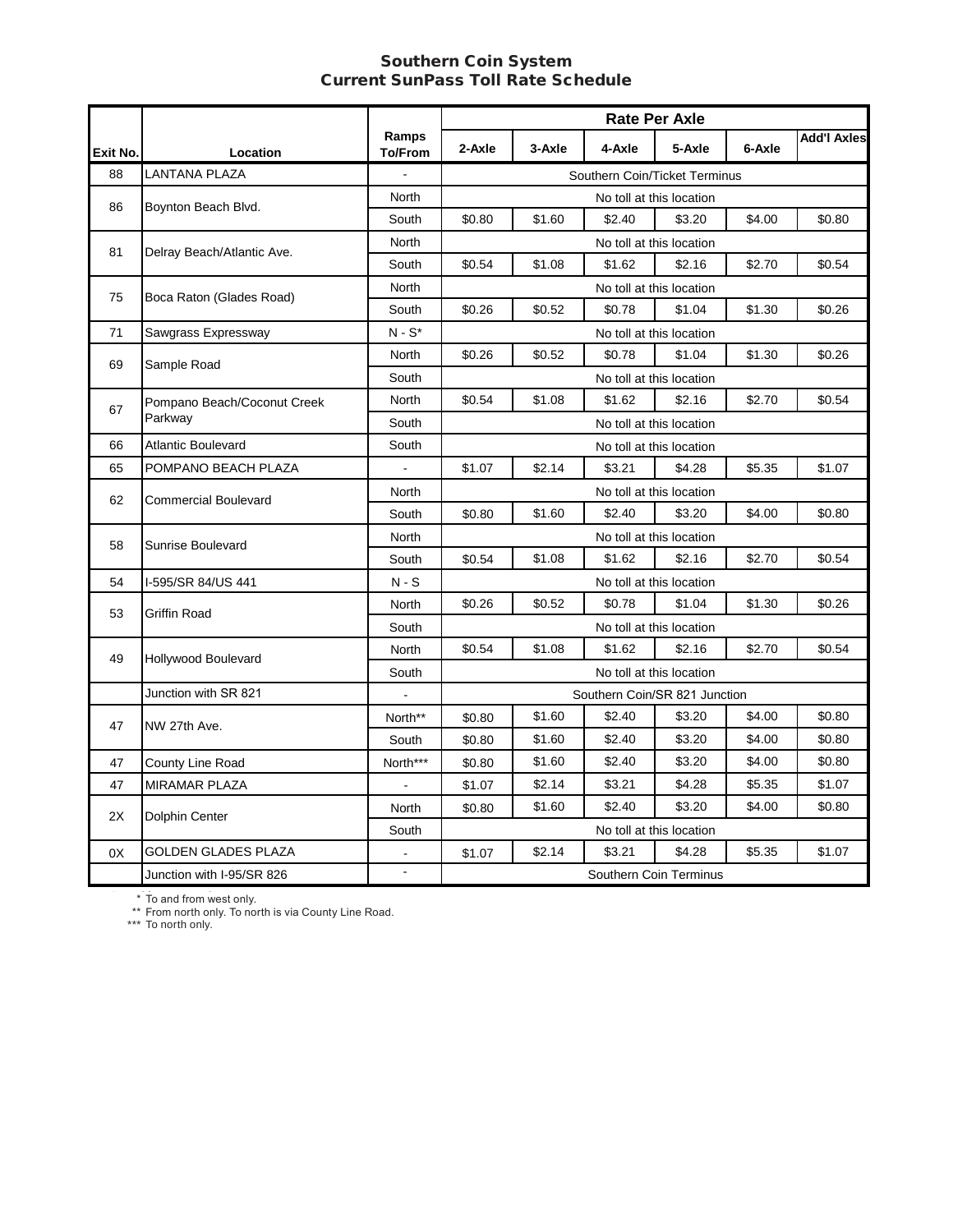#### **Southern Coin System** Southern Coin System Current TOLL-BY-PLATE Toll Rate Schedule

|          |                             |                         | <b>Rate Per Axle</b> |        |                               |                          |        |                    |  |  |
|----------|-----------------------------|-------------------------|----------------------|--------|-------------------------------|--------------------------|--------|--------------------|--|--|
| Exit No. | Location                    | Ramps<br><b>To/From</b> | 2-Axle               | 3-Axle | 4-Axle                        | 5-Axle                   | 6-Axle | <b>Add'l Axles</b> |  |  |
| 88       | <b>LANTANA PLAZA</b>        |                         |                      |        | Southern Coin/Ticket Terminus |                          |        |                    |  |  |
|          |                             | North                   |                      |        |                               | No toll at this location |        |                    |  |  |
| 86       | Boynton Beach Blvd.         | South                   | \$1.07               | \$2.14 | \$3.21                        | \$4.28                   | \$5.35 | \$1.07             |  |  |
|          |                             | North                   |                      |        |                               | No toll at this location |        |                    |  |  |
| 81       | Delray Beach/Atlantic Ave.  | South                   | \$0.80               | \$1.60 | \$2.40                        | \$3.20                   | \$4.00 | \$0.80             |  |  |
| 75       |                             | North                   |                      |        |                               | No toll at this location |        |                    |  |  |
|          | Boca Raton (Glades Road)    | South                   | \$0.54               | \$1.08 | \$1.62                        | \$2.16                   | \$2.70 | \$0.54             |  |  |
| 71       | Sawgrass Expressway         | $N-S^*$                 |                      |        |                               | No toll at this location |        |                    |  |  |
| 69       |                             | North                   | \$0.54               | \$1.08 | \$1.62                        | \$2.16                   | \$2.70 | \$0.54             |  |  |
|          | Sample Road                 | South                   |                      |        |                               | No toll at this location |        |                    |  |  |
|          | Pompano Beach/Coconut Creek | North                   | \$0.80               | \$1.60 | \$2.40                        | \$3.20                   | \$4.00 | \$0.80             |  |  |
| 67       | Parkway                     | South                   |                      |        |                               | No toll at this location |        |                    |  |  |
| 66       | <b>Atlantic Boulevard</b>   | South                   |                      |        |                               | No toll at this location |        |                    |  |  |
| 65       | POMPANO BEACH PLAZA         |                         | \$1.34               | \$2.68 | \$4.02                        | \$5.36                   | \$6.70 | \$1.34             |  |  |
| 62       | <b>Commercial Boulevard</b> | North                   |                      |        |                               | No toll at this location |        |                    |  |  |
|          |                             | South                   | \$1.07               | \$2.14 | \$3.21                        | \$4.28                   | \$5.35 | \$1.07             |  |  |
| 58       | <b>Sunrise Boulevard</b>    | North                   |                      |        |                               | No toll at this location |        |                    |  |  |
|          |                             | South                   | \$0.80               | \$1.60 | \$2.40                        | \$3.20                   | \$4.00 | \$0.80             |  |  |
| 54       | I-595/SR 84/US 441          | $N-S$                   |                      |        |                               | No toll at this location |        |                    |  |  |
| 53       | Griffin Road                | North                   | \$0.54               | \$1.08 | \$1.62                        | \$2.16                   | \$2.70 | \$0.54             |  |  |
|          |                             | South                   |                      |        |                               | No toll at this location |        |                    |  |  |
| 49       | Hollywood Boulevard         | North                   | \$0.80               | \$1.60 | \$2.40                        | \$3.20                   | \$4.00 | \$0.80             |  |  |
|          |                             | South                   |                      |        |                               | No toll at this location |        |                    |  |  |
|          | Junction with SR 821        |                         |                      |        | Southern Coin/SR 821 Junction |                          |        |                    |  |  |
| 47       | NW 27th Ave.                | North**                 | \$1.07               | \$2.14 | \$3.21                        | \$4.28                   | \$5.35 | \$1.07             |  |  |
|          |                             | South                   | \$1.07               | \$2.14 | \$3.21                        | \$4.28                   | \$5.35 | \$1.07             |  |  |
| 47       | County Line Road            | North***                | \$1.07               | \$2.14 | \$3.21                        | \$4.28                   | \$5.35 | \$1.07             |  |  |
| 47       | <b>MIRAMAR PLAZA</b>        |                         | \$1.34               | \$2.68 | \$4.02                        | \$5.36                   | \$6.70 | \$1.34             |  |  |
| 2X       | Dolphin Center              | North                   | \$1.07               | \$2.14 | \$3.21                        | \$4.28                   | \$5.35 | \$1.07             |  |  |
|          |                             | South                   |                      |        |                               | No toll at this location |        |                    |  |  |
| 0X       | GOLDEN GLADES PLAZA         |                         | \$1.34               | \$2.68 | \$4.02                        | \$5.36                   | \$6.70 | \$1.34             |  |  |
|          | Junction with I-95/SR 826   |                         |                      |        |                               | Southern Coin Terminus   |        |                    |  |  |

\* To and from west only. \* To and from west only.

\*\* From north only. To north is via County Li \*\* From north only. To north is via County Line Road.

 $* * *$ \*\*\* To north only.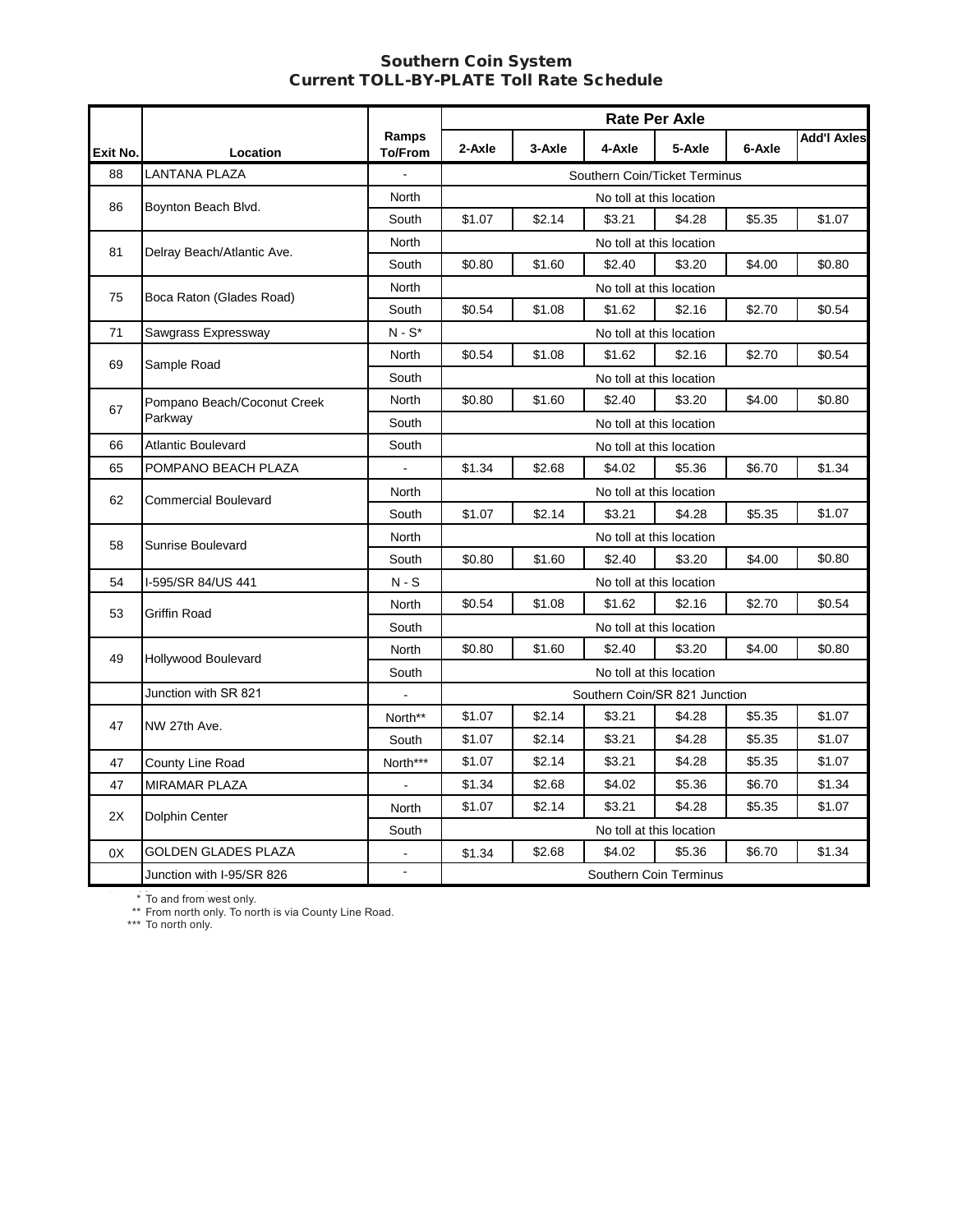Ticket System **Ticket System**  SunPass Toll Rate Schedule For 2-Axle Vehicles Effective Through November 7, 2021  **SunPass Toll Rate Schedule For 2-Axle Vehicles Effective Through November 7, 2021**

|                           |                         | <b>Lantana</b> | <b>Lake Work</b> | Star <sub>te Road</sub><br>Kar <sub>te Road</sub> | Log Road  | E<br>West Paint | <b>Beach</b><br>State Road 710 | <b>Palm Beach</b> | Garagns<br>Jupiter | Stuart | <b>Becker</b> | Road<br>Port St. | Lucie<br>Pierce<br>$\mathbf{z}^{\mathbf{c}}$ | <b>Veelraw</b> Junction |  |
|---------------------------|-------------------------|----------------|------------------|---------------------------------------------------|-----------|-----------------|--------------------------------|-------------------|--------------------|--------|---------------|------------------|----------------------------------------------|-------------------------|--|
|                           | <b>Mile Post</b><br>No. | 88             | 93               | 97                                                | 98        | 99              | 107                            | 109               | 116                | 133    | 138           | 142              | 152                                          | 193                     |  |
| <b>Lake Worth</b>         | 93                      | \$1.29         |                  |                                                   |           |                 |                                |                   |                    |        |               |                  |                                              |                         |  |
| State Road 80             | 97                      | \$1.49         | \$0.31           |                                                   |           |                 |                                |                   |                    |        |               |                  |                                              |                         |  |
| Jog Road <sup>(1)</sup>   | 98                      | \$1.59         | \$0.44           | \$0.20                                            |           |                 |                                |                   |                    |        |               |                  |                                              |                         |  |
| <b>West Palm Beach</b>    | 99                      | \$1.70         | \$0.54           | \$0.30                                            | <b>NA</b> |                 |                                |                   |                    |        |               |                  |                                              |                         |  |
| State Road 710            | 107                     | \$2.03         | \$0.95           | \$0.64                                            | <b>NA</b> | \$0.44          |                                |                   |                    |        |               |                  |                                              |                         |  |
| <b>Palm Beach Gardens</b> | 109                     | \$2.23         | \$1.18           | \$0.95                                            | <b>NA</b> | \$0.64          | \$0.31                         |                   |                    |        |               |                  |                                              |                         |  |
| Jupiter                   | 116                     | \$2.77         | \$1.59           | \$1.29                                            | <b>NA</b> | \$1.18          | \$0.74                         | \$0.54            |                    |        |               |                  |                                              |                         |  |
| <b>Stuart</b>             | 133                     | \$3.95         | \$2.77           | \$2.56                                            | <b>NA</b> | \$2.23          | \$1.92                         | \$1.70            | \$1.29             |        |               |                  |                                              |                         |  |
| <b>Becker Road</b>        | 138                     | \$4.26         | \$3.09           | \$2.88                                            | <b>NA</b> | \$2.66          | \$2.23                         | \$2.03            | \$1.59             | \$0.44 |               |                  |                                              |                         |  |
| Port St. Lucie            | 142                     | \$4.48         | \$3.41           | \$3.09                                            | <b>NA</b> | \$2.88          | \$2.56                         | \$2.23            | \$1.92             | \$0.64 | \$0.31        |                  |                                              |                         |  |
| Ft. Pierce                | 152                     | \$5.12         | \$4.05           | \$3.73                                            | <b>NA</b> | \$3.52          | \$3.20                         | \$2.88            | \$2.56             | \$1.29 | \$0.95        | \$0.64           |                                              |                         |  |
| <b>Yeehaw Junction</b>    | 193                     | \$7.99         | \$6.72           | \$6.50                                            | <b>NA</b> | \$6.40          | \$5.98                         | \$5.75            | \$5.23             | \$4.15 | \$3.73        | \$3.52           | \$2.88                                       |                         |  |
| <b>Three Lakes</b>        | 236                     | \$12.37        | \$11.19          | \$10.88                                           | <b>NA</b> | \$10.67         | \$10.34                        | \$10.14           | \$9.60             | \$8.43 | \$8.11        | \$7.89           | \$7.24                                       | \$4.48                  |  |

**Becker Road 138** NA \$2.88 NA \$2.88 NA \$2.88 NA \$2.66 NA \$2.03 \$2.04 NA \$2.66 NA \$2.66 NA \$2.03 \$2.04 NA \$2.03 \$2.04 NA (1) Jog Road is a partial interchange that allows movements to and from the south only.

| <b>Ticket System</b><br>SunPass Toll Rate Schedule For 2-Axle Vehicles Effective Through November 7, 2021 <sup>(2)</sup> |                         |              |           |            |           |                      |                |        |                               |        |                     |           |                     |                        |  |
|--------------------------------------------------------------------------------------------------------------------------|-------------------------|--------------|-----------|------------|-----------|----------------------|----------------|--------|-------------------------------|--------|---------------------|-----------|---------------------|------------------------|--|
|                                                                                                                          |                         | <b>Laman</b> | Lake Work | State Road | Vog Road  | West Palm Beach<br>E | State Road 710 |        | Paim Beach Gardens<br>Vupiter | Stuart | <b>lsecker Road</b> | IPort St. | Lucie<br>IR. Piecce | <b>Veepaw</b> Junction |  |
|                                                                                                                          | <b>Mile Post</b><br>No. | 88           | 93        | 97         | 98        | 99                   | 107            | 109    | 116                           | 133    | 138                 | 142       | 152                 | 193                    |  |
| <b>Lake Worth</b>                                                                                                        | 93                      | \$0.65       |           |            |           |                      |                |        |                               |        |                     |           |                     |                        |  |
| State Road 80                                                                                                            | 97                      | \$0.75       | \$0.16    |            |           |                      |                |        |                               |        |                     |           |                     |                        |  |
| Jog Road <sup>(1)</sup>                                                                                                  | 98                      | \$0.80       | \$0.22    | \$0.10     |           |                      |                |        |                               |        |                     |           |                     |                        |  |
| <b>West Palm Beach</b>                                                                                                   | 99                      | \$0.85       | \$0.27    | \$0.15     | <b>NA</b> |                      |                |        |                               |        |                     |           |                     |                        |  |
| State Road 710                                                                                                           | 107                     | \$1.02       | \$0.48    | \$0.32     | <b>NA</b> | \$0.22               |                |        |                               |        |                     |           |                     |                        |  |
| <b>Palm Beach Gardens</b>                                                                                                | 109                     | \$1.12       | \$0.59    | \$0.48     | <b>NA</b> | \$0.32               | \$0.16         |        |                               |        |                     |           |                     |                        |  |
| Jupiter                                                                                                                  | 116                     | \$1.39       | \$0.80    | \$0.65     | <b>NA</b> | \$0.59               | \$0.37         | \$0.27 |                               |        |                     |           |                     |                        |  |
| <b>Stuart</b>                                                                                                            | 133                     | \$1.98       | \$1.39    | \$1.28     | <b>NA</b> | \$1.12               | \$0.96         | \$0.85 | \$0.65                        |        |                     |           |                     |                        |  |
| <b>Becker Road</b>                                                                                                       | 138                     | \$2.13       | \$1.55    | \$1.44     | <b>NA</b> | \$1.33               | \$1.12         | \$1.02 | \$0.80                        | \$0.22 |                     |           |                     |                        |  |
| Port St. Lucie                                                                                                           | 142                     | \$2.24       | \$1.71    | \$1.55     | <b>NA</b> | \$1.44               | \$1.28         | \$1.12 | \$0.96                        | \$0.32 | \$0.16              |           |                     |                        |  |
| Ft. Pierce                                                                                                               | 152                     | \$2.56       | \$2.03    | \$1.87     | <b>NA</b> | \$1.76               | \$1.60         | \$1.44 | \$1.28                        | \$0.65 | \$0.48              | \$0.32    |                     |                        |  |
| <b>Yeehaw Junction</b>                                                                                                   | 193                     | \$4.00       | \$3.36    | \$3.25     | <b>NA</b> | \$3.20               | \$2.99         | \$2.88 | \$2.62                        | \$2.08 | \$1.87              | \$1.76    | \$1.44              |                        |  |
| <b>Three Lakes</b>                                                                                                       | 236                     | \$6.19       | \$5.60    | \$5.44     | <b>NA</b> | \$5.34               | \$5.17         | \$5.07 | \$4.80                        | \$4.22 | \$4.06              | \$3.95    | \$3.62              | \$2.24                 |  |

(1) Jog Road is a partial interchange that allows movements to and from the south only.

(2) To compute toll rates for 3-axles or higher, multiply toll rate for each additional axle by number of axles.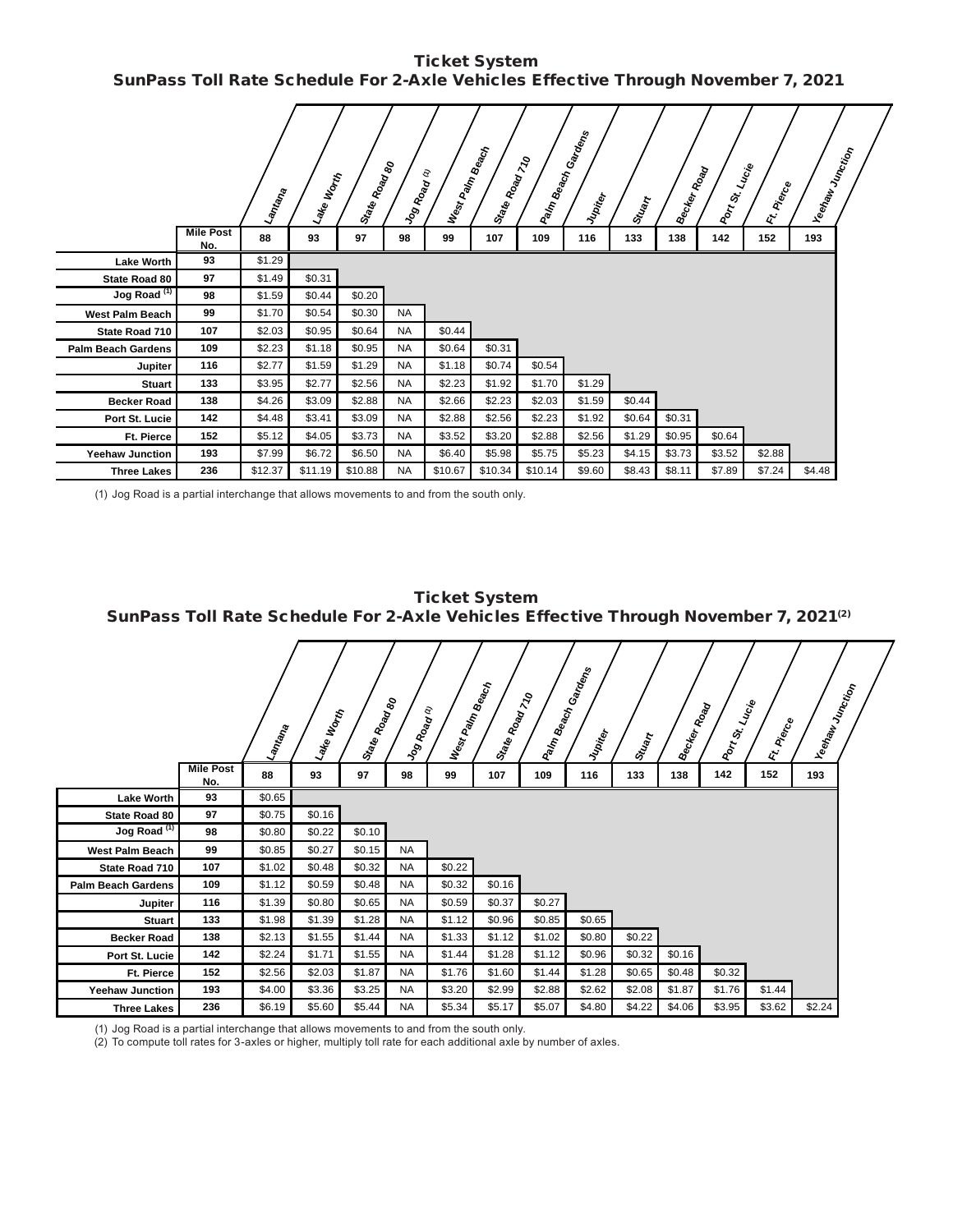Ticket System **Ticket System**  Cash Toll Rate Schedule For 2-Axle Vehicles Effective Through November 7, 2021 **Cash Toll Rate Schedule For 2-Axle Vehicles Effective Through November 7, 2021**

|                           |                         | Lamtana   | Lake Worth | State Road<br>Moad | Jog Road  | West Pain Beach<br>$\epsilon$ | State Road 710 |           | I Paim Beach Gardens<br>Jupiter | Stuart    | Becker Road | Port St. Lucie | <b>Pierce</b><br>É. | Yeehaw<br><sup>Whot</sup> ion |  |
|---------------------------|-------------------------|-----------|------------|--------------------|-----------|-------------------------------|----------------|-----------|---------------------------------|-----------|-------------|----------------|---------------------|-------------------------------|--|
|                           | <b>Mile Post</b><br>No. | 88        | 93         | 97                 | 98        | 99                            | 107            | 109       | 116                             | 133       | 138         | 142            | 152                 | 193                           |  |
| <b>Lake Worth</b>         | 93                      | \$1.70    |            |                    |           |                               |                |           |                                 |           |             |                |                     |                               |  |
| State Road 80             | 97                      | \$2.00    | \$0.50     |                    |           |                               |                |           |                                 |           |             |                |                     |                               |  |
| Jog Road <sup>(1)</sup>   | 98                      | <b>NA</b> | <b>NA</b>  | <b>NA</b>          |           |                               |                |           |                                 |           |             |                |                     |                               |  |
| <b>West Palm Beach</b>    | 99                      | \$2.30    | \$0.70     | \$0.40             | <b>NA</b> |                               |                |           |                                 |           |             |                |                     |                               |  |
| State Road 710            | 107                     | <b>NA</b> | <b>NA</b>  | <b>NA</b>          | <b>NA</b> | <b>NA</b>                     |                |           |                                 |           |             |                |                     |                               |  |
| <b>Palm Beach Gardens</b> | 109                     | \$3.00    | \$1.50     | \$1.20             | <b>NA</b> | \$0.90                        | <b>NA</b>      |           |                                 |           |             |                |                     |                               |  |
| Jupiter                   | 116                     | \$3.70    | \$2.10     | \$1.80             | <b>NA</b> | \$1.50                        | <b>NA</b>      | \$0.70    |                                 |           |             |                |                     |                               |  |
| <b>Stuart</b>             | 133                     | \$5.30    | \$3.70     | \$3.40             | <b>NA</b> | \$3.00                        | <b>NA</b>      | \$2.30    | \$1.70                          |           |             |                |                     |                               |  |
| <b>Becker Road</b>        | 138                     | <b>NA</b> | <b>NA</b>  | <b>NA</b>          | <b>NA</b> | <b>NA</b>                     | <b>NA</b>      | <b>NA</b> | <b>NA</b>                       | <b>NA</b> |             |                |                     |                               |  |
| Port St. Lucie            | 142                     | \$6.00    | \$4.50     | \$4.10             | <b>NA</b> | \$3.90                        | <b>NA</b>      | \$3.00    | \$2.50                          | \$0.90    | <b>NA</b>   |                |                     |                               |  |
| <b>Ft. Pierce</b>         | 152                     | \$6.90    | \$5.40     | \$5.00             | <b>NA</b> | \$4.70                        | <b>NA</b>      | \$3.90    | \$3.40                          | \$1.80    | <b>NA</b>   | \$0.90         |                     |                               |  |
| <b>Yeehaw Junction</b>    | 193                     | \$10.60   | \$9.00     | \$8.70             | <b>NA</b> | \$8.50                        | <b>NA</b>      | \$7.60    | \$7.00                          | \$5.50    | <b>NA</b>   | \$4.60         | \$3.80              |                               |  |
| <b>Three Lakes</b>        | 236                     | \$16.50   | \$14.90    | \$14.60            | <b>NA</b> | \$14.20                       | <b>NA</b>      | \$13.50   | \$12.90                         | \$11.30   | <b>NA</b>   | \$10.50        | \$9.70              | \$5.90                        |  |

**Becker Road 138** NA NA NA NA NA NA NA NA NA NA - SunPass-only interchange. Cash is not accepted.

(1) Jog Road is SunPass-only partial interchange that allows movements to and from south only.

# Ticket System Ticket System<br>
Cash Toll Rate Schedule For Each Additional Axle Effective Through November 7, 2021<sup>(2)</sup><br>
Cash Toll Rate Schedule For Each Additional Axle Effective Through November 7, 2021<sup>(2)</sup><br>
Alternational Axle Effectiv **Ticket System**

#### Cash Toll Rate Schedule For Each Additional Axle Effective Through November 7, 2021<sup>(2)</sup>

| Cash Toll Rate Schedule For Each Additional Axle Effective Through November 7, 2021 $\mathbb{Q}$ |                                                                                                                                                                                                                                                                                                                                            |           |           |           |           |           |           |           |        |           |           |        |        |        |  |
|--------------------------------------------------------------------------------------------------|--------------------------------------------------------------------------------------------------------------------------------------------------------------------------------------------------------------------------------------------------------------------------------------------------------------------------------------------|-----------|-----------|-----------|-----------|-----------|-----------|-----------|--------|-----------|-----------|--------|--------|--------|--|
|                                                                                                  | Cash Toll Rate Schedule For Each Additional Axle Effective Through November 7, 2021 <sup>(4)</sup>                                                                                                                                                                                                                                         |           |           |           |           |           |           |           |        |           |           |        |        |        |  |
|                                                                                                  | Palm Beach<br>  Beach Gardens <br>West Palm Beach<br>Yeehaw Junction<br>State Road 770<br>State Road<br>Moad<br><b>Port St. Lucie</b><br>Becker Road<br>Jog Road (1)<br>Lake Worth<br>Ft. Piecce<br>Lamtana<br>Jupiter<br>Stuart<br><b>Mile Post</b><br>88<br>93<br>97<br>107<br>142<br>152<br>98<br>99<br>109<br>116<br>133<br>138<br>193 |           |           |           |           |           |           |           |        |           |           |        |        |        |  |
|                                                                                                  | No.                                                                                                                                                                                                                                                                                                                                        |           |           |           |           |           |           |           |        |           |           |        |        |        |  |
| <b>Lake Worth</b>                                                                                | 93                                                                                                                                                                                                                                                                                                                                         | \$0.85    |           |           |           |           |           |           |        |           |           |        |        |        |  |
| State Road 80                                                                                    | 97                                                                                                                                                                                                                                                                                                                                         | \$1.00    | \$0.25    |           |           |           |           |           |        |           |           |        |        |        |  |
| Jog Road <sup>(1)</sup>                                                                          | 98                                                                                                                                                                                                                                                                                                                                         | <b>NA</b> | <b>NA</b> | <b>NA</b> |           |           |           |           |        |           |           |        |        |        |  |
| <b>West Palm Beach</b>                                                                           | 99                                                                                                                                                                                                                                                                                                                                         | \$1.15    | \$0.35    | \$0.20    | <b>NA</b> |           |           |           |        |           |           |        |        |        |  |
| State Road 710                                                                                   | 107                                                                                                                                                                                                                                                                                                                                        | <b>NA</b> | NA        | NA        | <b>NA</b> | <b>NA</b> |           |           |        |           |           |        |        |        |  |
| <b>Palm Beach Gardens</b>                                                                        | 109                                                                                                                                                                                                                                                                                                                                        | \$1.50    | \$0.75    | \$0.60    | <b>NA</b> | \$0.45    | <b>NA</b> |           |        |           |           |        |        |        |  |
| Jupiter                                                                                          | 116                                                                                                                                                                                                                                                                                                                                        | \$1.85    | \$1.05    | \$0.90    | <b>NA</b> | \$0.75    | <b>NA</b> | \$0.35    |        |           |           |        |        |        |  |
| <b>Stuart</b>                                                                                    | 133                                                                                                                                                                                                                                                                                                                                        | \$2.65    | \$1.85    | \$1.70    | NA        | \$1.50    | <b>NA</b> | \$1.15    | \$0.85 |           |           |        |        |        |  |
| <b>Becker Road</b>                                                                               | 138                                                                                                                                                                                                                                                                                                                                        | <b>NA</b> | <b>NA</b> | <b>NA</b> | NA.       | <b>NA</b> | <b>NA</b> | <b>NA</b> | NA.    | <b>NA</b> |           |        |        |        |  |
| Port St. Lucie                                                                                   | 142                                                                                                                                                                                                                                                                                                                                        | \$3.00    | \$2.25    | \$2.05    | <b>NA</b> | \$1.95    | <b>NA</b> | \$1.50    | \$1.25 | \$0.45    | <b>NA</b> |        |        |        |  |
| Ft. Pierce                                                                                       | 152                                                                                                                                                                                                                                                                                                                                        | \$3.45    | \$2.70    | \$2.50    | <b>NA</b> | \$2.35    | <b>NA</b> | \$1.95    | \$1.70 | \$0.90    | <b>NA</b> | \$0.45 |        |        |  |
| <b>Yeehaw Junction</b>                                                                           | 193                                                                                                                                                                                                                                                                                                                                        | \$5.30    | \$4.50    | \$4.35    | <b>NA</b> | \$4.25    | <b>NA</b> | \$3.80    | \$3.50 | \$2.75    | <b>NA</b> | \$2.30 | \$1.90 |        |  |
| <b>Three Lakes</b>                                                                               | 236                                                                                                                                                                                                                                                                                                                                        | \$8.25    | \$7.45    | \$7.30    | <b>NA</b> | \$7.10    | <b>NA</b> | \$6.75    | \$6.45 | \$5.65    | <b>NA</b> | \$5.25 | \$4.85 | \$2.95 |  |

NA - SunPass-only interchange. Cash is not accepted.

(1) Jog Road is SunPass-only partial interchange that allows movements to and from south only.

(2) To compute toll rates for 3-axles or higher, multiply toll rate for each additional axle by number of axles.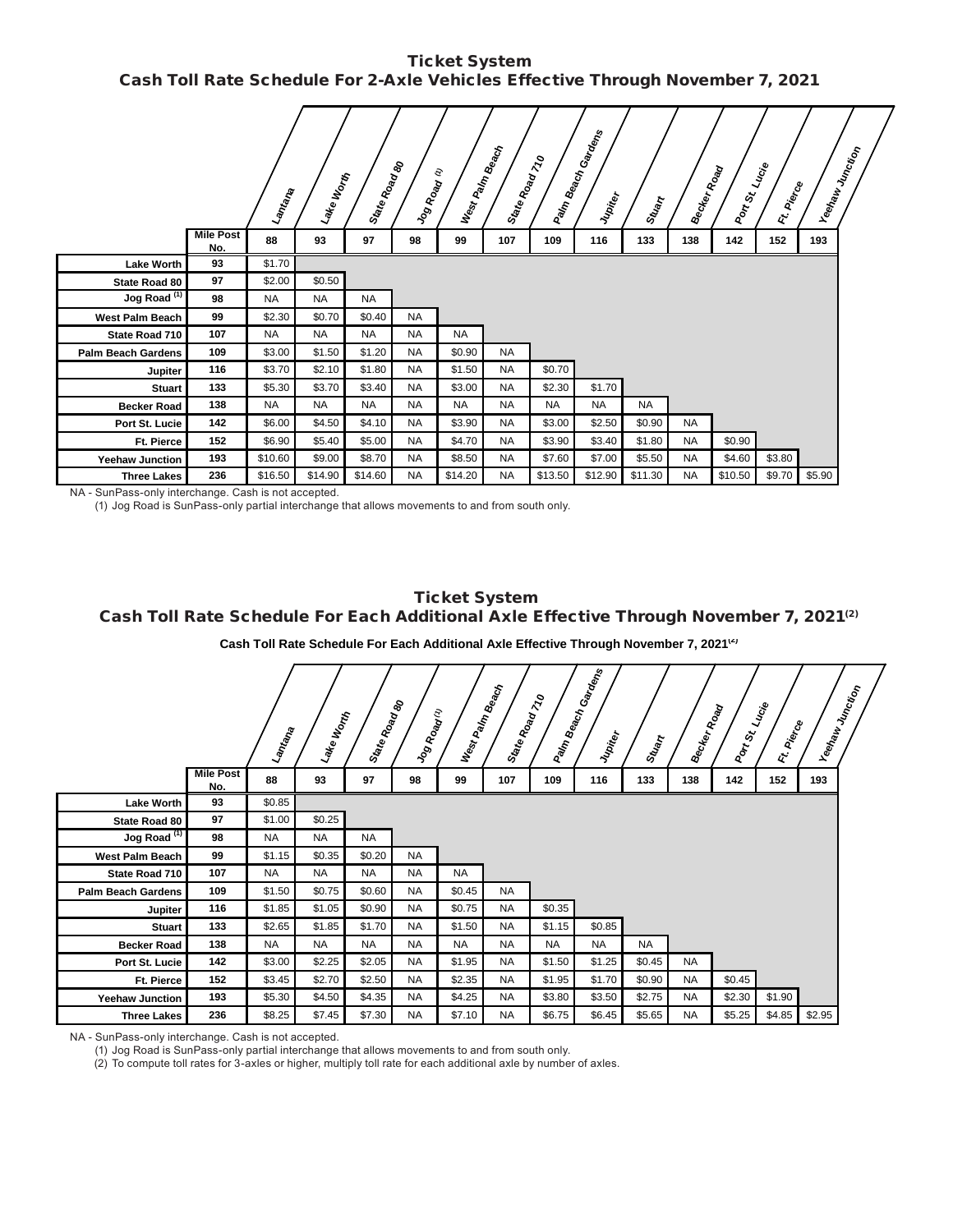Ticket System Current SunPass Toll Rate Schedule Effective November 8, 2021 **Current Sun-Current System** 

 $\mathbf{r}$ 

|          |                          |                              | <b>Rate Per Axle</b> |        |        |        |         |                    |  |  |  |
|----------|--------------------------|------------------------------|----------------------|--------|--------|--------|---------|--------------------|--|--|--|
| Exit No. | Location                 | Ramps<br>To/From             | 2-Axle               | 3-Axle | 4-Axle | 5-Axle | 6-Axle  | <b>Add'I Axles</b> |  |  |  |
| 236      | THREE LAKES PLAZA        | ۰                            | \$3.82               | \$5.73 | \$7.64 | \$9.55 | \$11.46 | \$1.91             |  |  |  |
| 154      | FT. PIERCE PLAZA         | $\overline{\phantom{a}}$     | \$3.27               | \$4.92 | \$6.56 | \$8.20 | \$9.84  | \$1.64             |  |  |  |
| 150      | MIDWAY ROAD PLAZA        |                              | \$0.80               | \$1.20 | \$1.60 | \$2.00 | \$2.40  | \$0.40             |  |  |  |
| 141      | PORT ST. LUCIE PLAZA     | ٠                            | \$0.32               | \$0.48 | \$0.64 | \$0.80 | \$0.96  | \$0.16             |  |  |  |
| 138      | <b>BECKER ROAD PLAZA</b> | $\qquad \qquad \blacksquare$ | \$0.40               | \$0.60 | \$0.80 | \$1.00 | \$1.20  | \$0.20             |  |  |  |
| 133      | <b>STUART PLAZA</b>      | ٠                            | \$1.36               | \$2.04 | \$2.72 | \$3.40 | \$4.08  | \$0.68             |  |  |  |
| 113      | <b>JUPITER PLAZA</b>     | $\sim$                       | \$0.56               | \$0.84 | \$1.12 | \$1.40 | \$1.68  | \$0.28             |  |  |  |
| 108      | PGA BLVD PLAZA           | $\overline{\phantom{a}}$     | \$0.25               | \$0.39 | \$0.52 | \$0.65 | \$0.78  | \$0.13             |  |  |  |
| 104      | <b>45TH STREET PLAZA</b> |                              | \$0.64               | \$0.96 | \$1.28 | \$1.60 | \$1.92  | \$0.32             |  |  |  |
| 98       | <b>BELVEDERE PLAZA</b>   | $\blacksquare$               | \$0.25               | \$0.39 | \$0.52 | \$0.65 | \$0.78  | \$0.13             |  |  |  |
| 96       | <b>FOREST BLVD PLAZA</b> | ۰                            | \$0.32               | \$0.48 | \$0.64 | \$0.80 | \$0.96  | \$0.16             |  |  |  |
| 88       | <b>LANTANA PLAZA</b>     | $\qquad \qquad \blacksquare$ | \$0.56               | \$0.84 | \$1.12 | \$1.40 | \$1.68  | \$0.28             |  |  |  |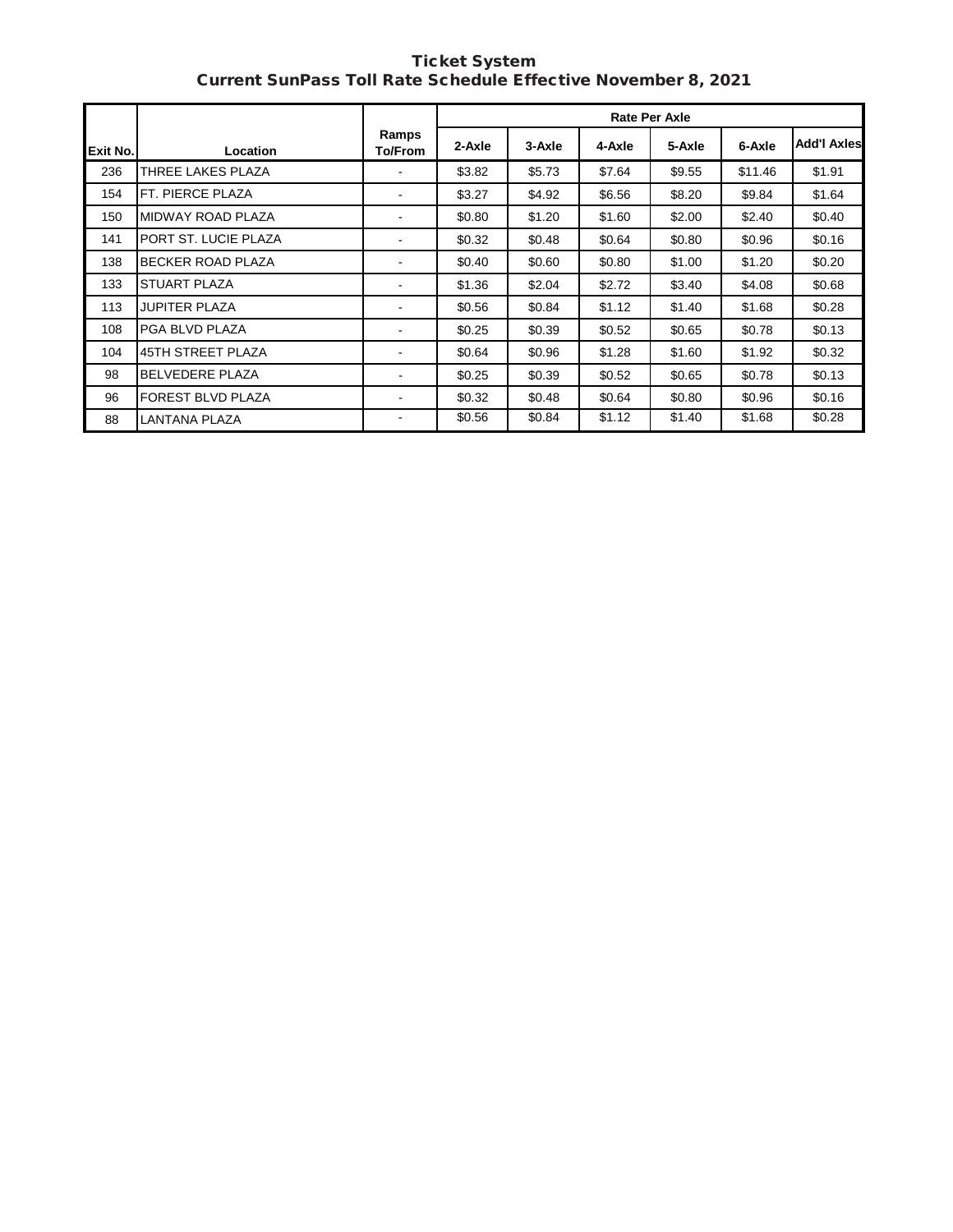| <b>Ticket System</b>                                                |  |
|---------------------------------------------------------------------|--|
| Current TOLL-BY-PLATE Toll Rate Schedule Effective November 8, 2021 |  |

|          |                          |                              | <b>Rate Per Axle</b> |        |        |         |         |                    |  |  |
|----------|--------------------------|------------------------------|----------------------|--------|--------|---------|---------|--------------------|--|--|
| Exit No. | Location                 | Ramps<br>To/From             | 2-Axle               | 3-Axle | 4-Axle | 5-Axle  | 6-Axle  | <b>Add'I Axles</b> |  |  |
| 236      | THREE LAKES PLAZA        | $\overline{\phantom{a}}$     | \$4.80               | \$7.20 | \$9.60 | \$12.00 | \$14.40 | \$2.40             |  |  |
| 154      | FT. PIERCE PLAZA         | $\blacksquare$               | \$4.10               | \$6.15 | \$8.20 | \$10.25 | \$12.30 | \$2.05             |  |  |
| 150      | MIDWAY ROAD PLAZA        | $\blacksquare$               | \$1.00               | \$1.50 | \$2.00 | \$2.50  | \$3.00  | \$0.50             |  |  |
| 141      | PORT ST. LUCIE PLAZA     | $\overline{\phantom{a}}$     | \$0.50               | \$0.75 | \$1.00 | \$1.25  | \$1.50  | \$0.25             |  |  |
| 138      | <b>BECKER ROAD PLAZA</b> | $\qquad \qquad \blacksquare$ | \$0.50               | \$0.75 | \$1.00 | \$1.25  | \$1.50  | \$0.25             |  |  |
| 133      | <b>STUART PLAZA</b>      | $\blacksquare$               | \$1.70               | \$2.55 | \$3.40 | \$4.25  | \$5.10  | \$0.85             |  |  |
| 113      | <b>JUPITER PLAZA</b>     | ۰                            | \$0.70               | \$1.05 | \$1.40 | \$1.75  | \$2.10  | \$0.35             |  |  |
| 108      | PGA BLVD PLAZA           | $\sim$                       | \$0.50               | \$0.75 | \$1.00 | \$1.25  | \$1.50  | \$0.25             |  |  |
| 104      | <b>45TH STREET PLAZA</b> | $\overline{\phantom{a}}$     | \$0.80               | \$1.20 | \$1.60 | \$2.00  | \$2.40  | \$0.40             |  |  |
| 98       | <b>BELVEDERE PLAZA</b>   | ۰                            | \$0.50               | \$0.75 | \$1.00 | \$1.25  | \$1.50  | \$0.25             |  |  |
| 96       | <b>FOREST BLVD PLAZA</b> | ۰                            | \$0.50               | \$0.75 | \$1.00 | \$1.25  | \$1.50  | \$0.25             |  |  |
| 88       | LANTANA PLAZA            | ۰                            | \$0.70               | \$1.05 | \$1.40 | \$1.75  | \$2.10  | \$0.35             |  |  |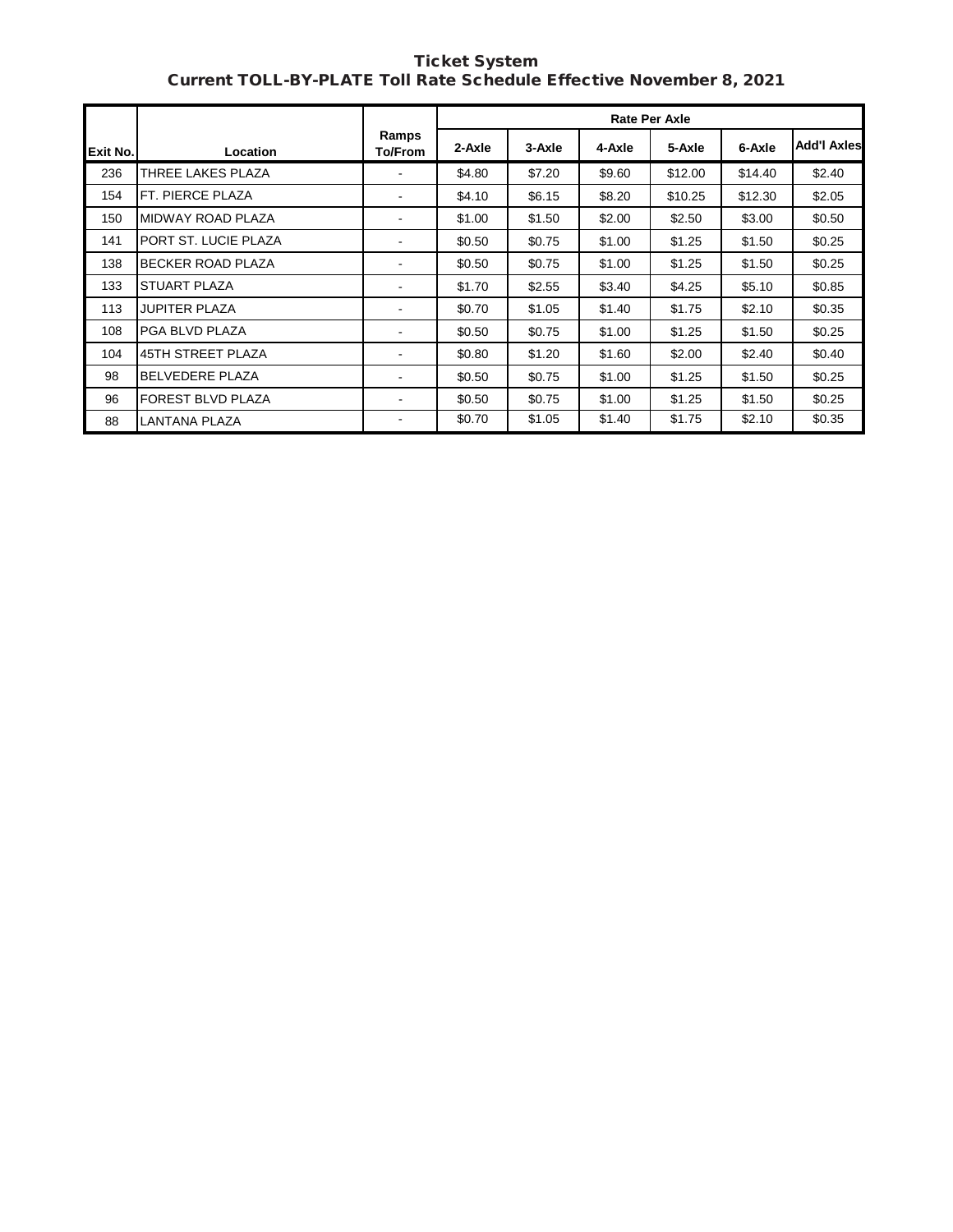#### Northern Coin System Current SunPass Toll Rate Schedule

|          |                                |                         |                                                          |        |                               | <b>Rate Per Axle</b>     |         |                       |
|----------|--------------------------------|-------------------------|----------------------------------------------------------|--------|-------------------------------|--------------------------|---------|-----------------------|
| Exit No. | Location                       | Ramps<br><b>To/From</b> | 2-Axle                                                   | 3-Axle | 4-Axle                        | 5-Axle                   | 6-Axle  | Add'l<br><b>Axles</b> |
| 309      | Junction with I-75             |                         | Northern Coin Terminus                                   |        |                               |                          |         |                       |
| 304      | US 301/Wildwood                | $N-S$                   |                                                          |        |                               | No toll at this location |         |                       |
| 296      | CR 470                         | North                   | \$1.07                                                   | \$2.14 | \$3.21                        | \$4.28                   | \$5.35  | \$1.07                |
|          |                                | South                   |                                                          |        |                               | No toll at this location |         |                       |
| 289      | Leesburg North/US 27           | <b>North</b>            | \$1.34                                                   | \$2.68 | \$4.02                        | \$5.36                   | \$6.70  | \$1.34                |
| 288      | LEESBURG PLAZA                 |                         | \$2.94                                                   | \$5.88 | \$8.82                        | \$11.76                  | \$14.70 | \$2.94                |
| 285      | Leesburg South/US 27           | South                   | \$1.34                                                   | \$2.68 | \$4.02                        | \$5.36                   | \$6.70  | \$1.34                |
| 278      | Minneola (Hancock Rd)          | North                   |                                                          |        |                               | No toll at this location |         |                       |
|          |                                | South                   | \$0.80                                                   | \$1.60 | \$2.40                        | \$3.20                   | \$4.00  | \$0.80                |
| 272      | Winter Garden/Clermont (SR 50) | North                   |                                                          |        |                               | No toll at this location |         |                       |
|          |                                | South                   | \$0.54                                                   | \$1.08 | \$1.62                        | \$2.16                   | \$2.70  | \$0.54                |
| 267B     | Ocoee (SR 50)                  | $N-S$                   |                                                          |        |                               | No toll at this location |         |                       |
| 267A     | SR 429/Western Beltway Part A  | $N-S$                   |                                                          |        |                               | No toll at this location |         |                       |
| 265      | SR 408/Holland E-W Expwy.      | $N-S$                   |                                                          |        |                               | No toll at this location |         |                       |
| 259      | Orlando/I-4                    | <b>North</b>            | \$0.54                                                   | \$1.08 | \$1.62                        | \$2.16                   | \$2.70  | \$0.54                |
|          |                                | South                   |                                                          |        |                               | No toll at this location |         |                       |
| 255      | Consulate Drive*               |                         | \$0.80                                                   | \$1.60 | \$2.40                        | \$3.20                   | \$4.00  | \$0.80                |
| 254      | Orlando South (US 17/92/441)   | North                   | \$0.80                                                   | \$1.60 | \$2.40                        | \$3.20                   | \$4.00  | \$0.80                |
|          |                                | South                   |                                                          |        |                               | No toll at this location |         |                       |
| 251      | <b>SR 417</b>                  | <b>North</b>            | \$0.80                                                   | \$1.60 | \$2.40                        | \$3.20                   | \$4.00  | \$0.80                |
|          |                                | South                   |                                                          |        |                               | No toll at this location |         |                       |
| 249      | Osceola Parkway                | North                   | \$1.07                                                   | \$2.14 | \$3.21                        | \$4.28                   | \$5.35  | \$1.07                |
|          |                                | South                   | No toll at this location                                 |        |                               |                          |         |                       |
| 244      | Kissimmee-St. Cloud North      | North                   | \$1.34                                                   | \$2.68 | \$4.02                        | \$5.36                   | \$6.70  | \$1.34                |
| 242      | Kissimmee-St. Cloud South      | South                   | No toll at this location                                 |        |                               |                          |         |                       |
| 240      | Kissimmee Park Road            | North                   | \$4.02<br>\$1.34<br>\$2.68<br>\$5.36<br>\$6.70<br>\$1.34 |        |                               |                          |         |                       |
| 236      | THREE LAKES PLAZA              |                         |                                                          |        | Northern Coin/Ticket Terminus |                          |         |                       |

\* Exit ramp from south only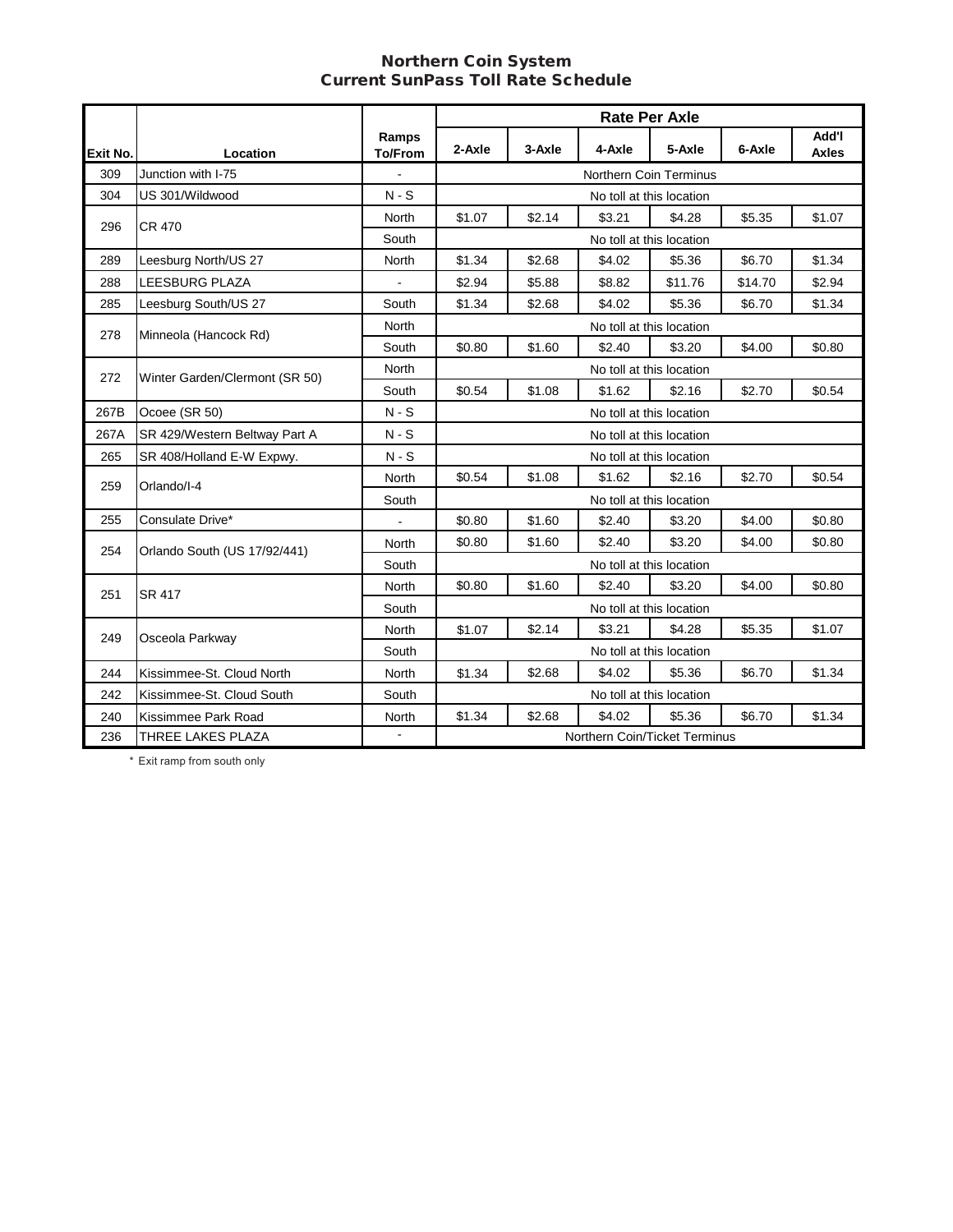#### Northern Coin System Current TOLL-BY-PLATE Toll Rate Schedule

|          |                                |                         |                          |        |                               | <b>Rate Per Axle</b>     |         |                       |
|----------|--------------------------------|-------------------------|--------------------------|--------|-------------------------------|--------------------------|---------|-----------------------|
| Exit No. | Location                       | Ramps<br><b>To/From</b> | 2-Axle                   | 3-Axle | 4-Axle                        | 5-Axle                   | 6-Axle  | Add'l<br><b>Axles</b> |
| 309      | Junction with I-75             | ÷,                      |                          |        |                               | Northern Coin Terminus   |         |                       |
| 304      | US 301/Wildwood                | $N-S$                   |                          |        |                               | No toll at this location |         |                       |
| 296      | <b>CR 470</b>                  | North                   | \$1.34                   | \$2.68 | \$4.02                        | \$5.36                   | \$6.70  | \$1.34                |
|          |                                | South                   |                          |        |                               | No toll at this location |         |                       |
| 289      | Leesburg North/US 27           | North                   | \$1.59                   | \$3.18 | \$4.77                        | \$6.36                   | \$7.95  | \$1.59                |
| 288      | <b>LEESBURG PLAZA</b>          |                         | \$3.20                   | \$6.40 | \$9.60                        | \$12.80                  | \$16.00 | \$3.20                |
| 285      | Leesburg South/US 27           | South                   | \$1.59                   | \$3.18 | \$4.77                        | \$6.36                   | \$7.95  | \$1.59                |
| 278      | Minneola (Hancock Rd)          | <b>North</b>            | No toll at this location |        |                               |                          |         |                       |
|          |                                | South                   | \$1.07                   | \$2.14 | \$3.21                        | \$4.28                   | \$5.35  | \$1.07                |
| 272      | Winter Garden/Clermont (SR 50) | <b>North</b>            |                          |        |                               | No toll at this location |         |                       |
|          |                                | South                   | \$0.80                   | \$1.60 | \$2.40                        | \$3.20                   | \$4.00  | \$0.80                |
| 267B     | Ocoee (SR 50)                  | $N-S$                   |                          |        | No toll at this location      |                          |         |                       |
| 267A     | SR 429/Western Beltway Part A  | $N-S$                   |                          |        |                               | No toll at this location |         |                       |
| 265      | SR 408/Holland E-W Expwy.      | $N-S$                   |                          |        |                               | No toll at this location |         |                       |
| 259      | Orlando/I-4                    | North                   | \$0.80                   | \$1.60 | \$2.40                        | \$3.20                   | \$4.00  | \$0.80                |
|          |                                | South                   |                          |        |                               | No toll at this location |         |                       |
| 255      | Consulate Drive <sup>*</sup>   | $\blacksquare$          | \$1.07                   | \$2.14 | \$3.21                        | \$4.28                   | \$5.35  | \$1.07                |
| 254      | Orlando South (US 17/92/441)   | North                   | \$1.07                   | \$2.14 | \$3.21                        | \$4.28                   | \$5.35  | \$1.07                |
|          |                                | South                   |                          |        |                               | No toll at this location |         |                       |
| 251      | SR 417                         | North                   | \$1.07                   | \$2.14 | \$3.21                        | \$4.28                   | \$5.35  | \$1.07                |
|          |                                | South                   |                          |        | No toll at this location      |                          |         |                       |
| 249      | Osceola Parkway                | North                   | \$1.34                   | \$2.68 | \$4.02                        | \$5.36                   | \$6.70  | \$1.34                |
|          |                                | South                   | No toll at this location |        |                               |                          |         |                       |
| 244      | Kissimmee-St. Cloud North      | North                   | \$1.59                   | \$3.18 | \$4.77                        | \$6.36                   | \$7.95  | \$1.59                |
| 242      | Kissimmee-St. Cloud South      | South                   | No toll at this location |        |                               |                          |         |                       |
| 240      | Kissimmee Park Road            | North                   | \$1.59                   | \$3.18 | \$4.77                        | \$6.36                   | \$7.95  | \$1.59                |
| 236      | THREE LAKES PLAZA              |                         |                          |        | Northern Coin/Ticket Terminus |                          |         |                       |

\* Exit ramp from south only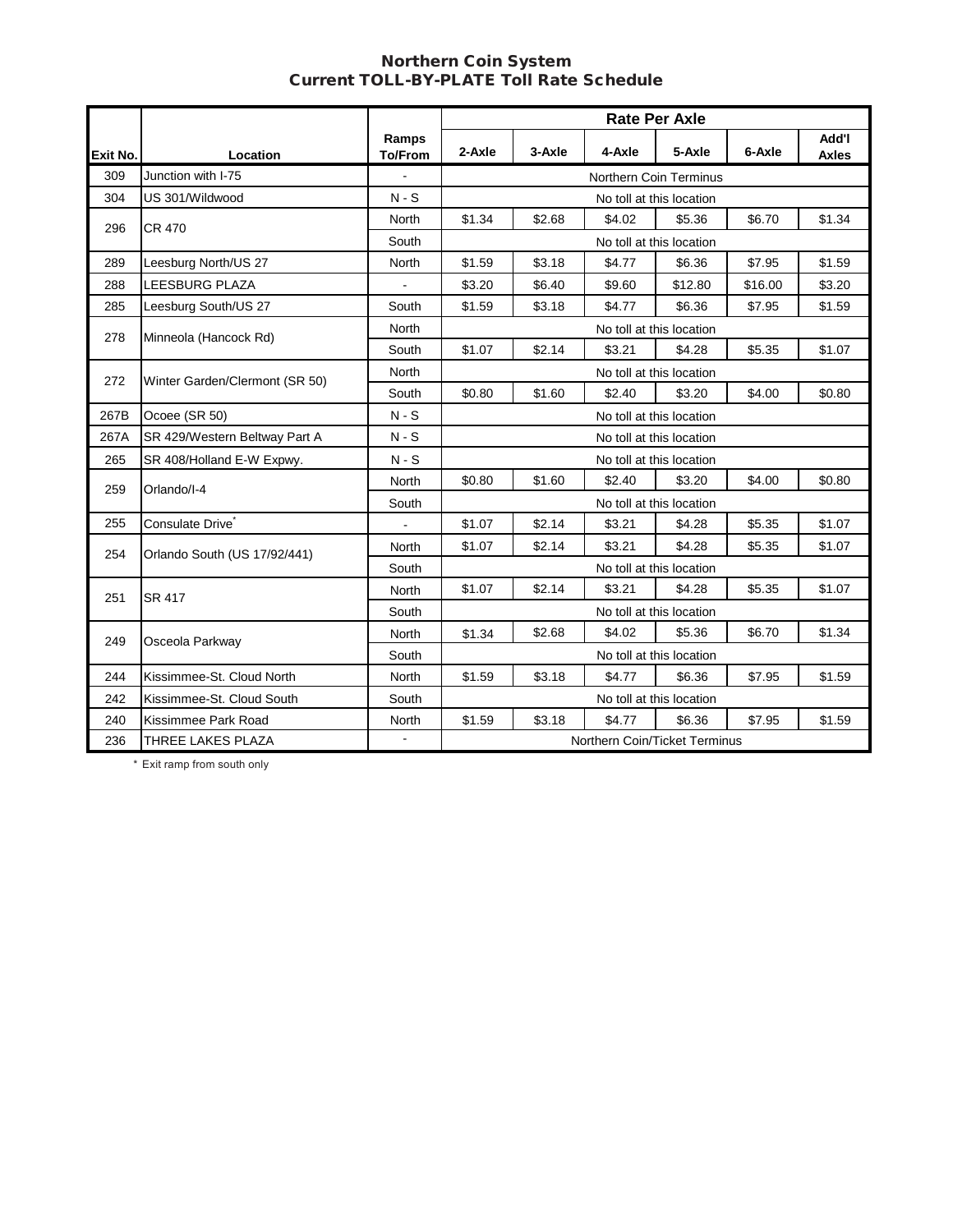## Beachline West Expressway Current SunPass Toll Rate Schedule

| Rate Per Axle                       |        |        |        |        |        |                       |  |  |
|-------------------------------------|--------|--------|--------|--------|--------|-----------------------|--|--|
| <b>Mile Post - Description</b>      | 2-Axle | 3-Axle | 4-Axle | 5-Axle | 6-Axle | Add'l<br><b>Axles</b> |  |  |
| Turnpike portion                    | \$0.80 | \$1.60 | \$2.40 | \$3.20 | \$4.00 | \$0.80                |  |  |
| Central Florida Expressway portion* | \$1.17 | \$1.77 | \$2.05 | \$2.65 | \$2.65 | \$0.00                |  |  |
| 6 - MAINLINE PLAZA TOTAL            | \$1.97 | \$3.37 | \$4.45 | \$5.85 | \$6.65 | \$0.80                |  |  |

 \* Central Florida Expressway portion of SunPass toll rates for 6-axle or higher remain the same as 5-axle rate as shown above.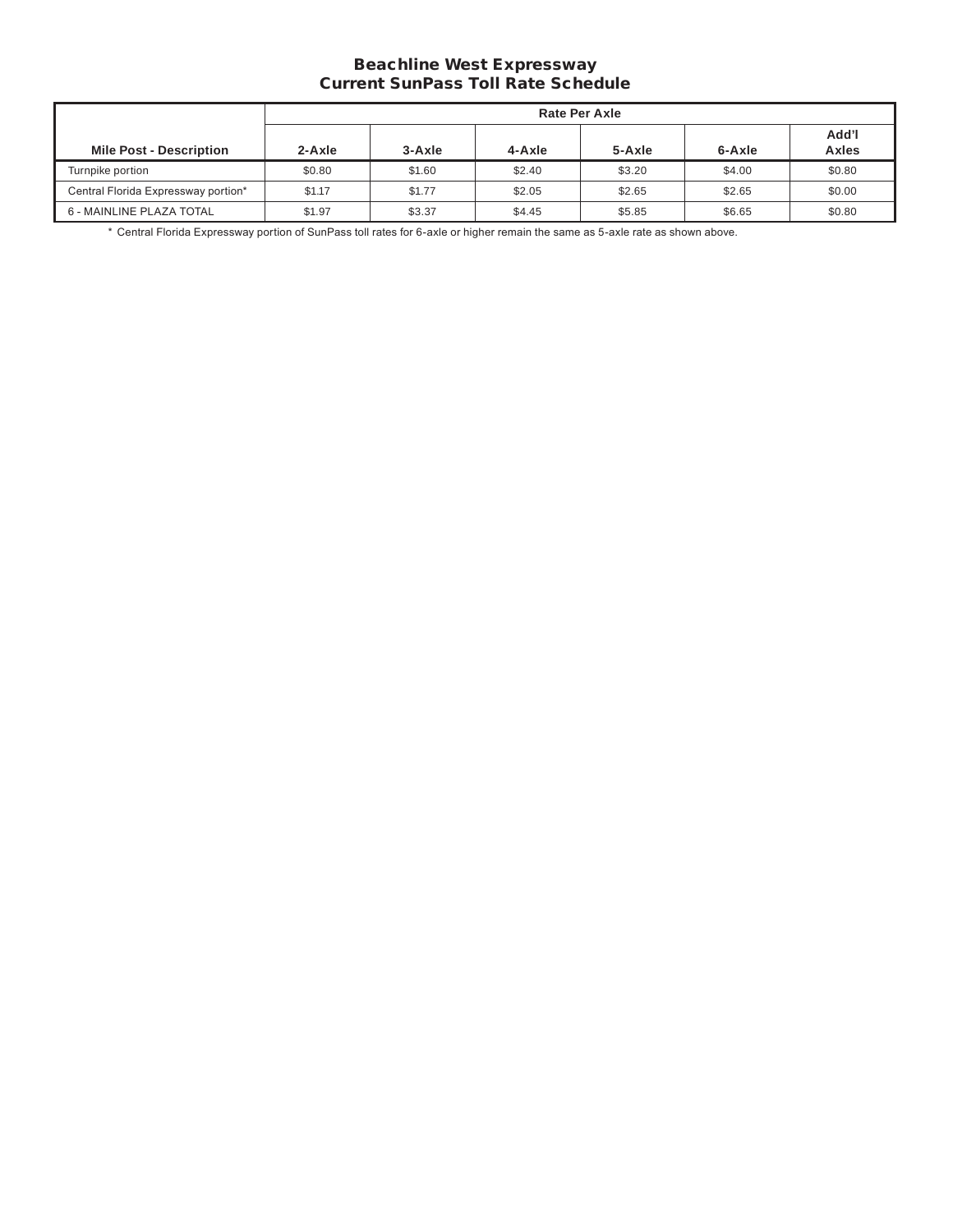#### Beachline West Expressway Current Cash/ Video Rate\* Toll Rate Schedule

|                                      |                 | <b>Rate Per Axle</b> |                 |                  |                  |                 |  |  |  |  |  |
|--------------------------------------|-----------------|----------------------|-----------------|------------------|------------------|-----------------|--|--|--|--|--|
| <b>Mile Post - Description</b>       | $2-Axle$        | $3 - Ax$ le          | 4-Axle          | 5-Axle           | 6-Axle           | Add'l<br>Axles  |  |  |  |  |  |
| Turnpike portion                     | \$1.25/N/A      | \$2.50/N/A           | \$3.75/N/A      | \$5.00 / N/A     | \$6.25/N/A       | \$1.25/N/A      |  |  |  |  |  |
| Central Florida Expressway portion** | \$1.50 / \$2.34 | \$2.00 / \$3.54      | \$2.50 / \$4.10 | \$3.00 / \$5.30  | \$3.00 / \$5.30  | \$0.00          |  |  |  |  |  |
| 6 - MAINLINE PLAZA TOTAL             | \$2.75 / \$3.59 | \$4.50 / \$6.04      | \$6.25 / \$7.85 | \$8.00 / \$10.30 | \$9.25 / \$11.55 | \$1.25 / \$0.00 |  |  |  |  |  |

 \* Video Rate refers to CFX's "Pay by Plate" toll rate. The Video Rate does not apply to the Turnpike portion of the toll rates described in this table.

 \*\* Central Florida Expressway portion of cash toll rates for 6-axle or higher remain the same as 5-axle rate as shown above.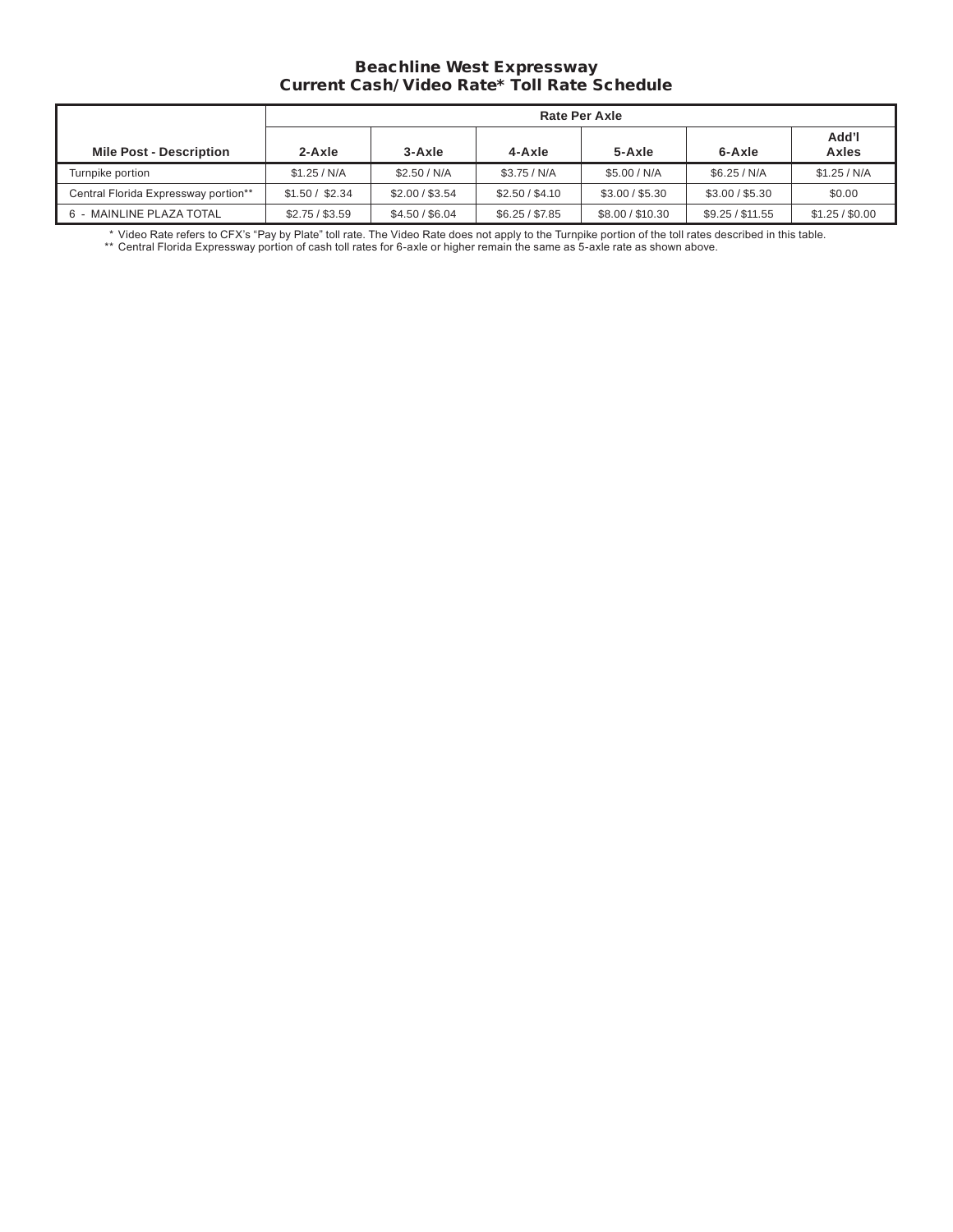## Beachline East Expressway Current SunPass Toll Rate Schedule

|                                |        | Rate Per Axle |        |        |        |                          |  |  |  |  |
|--------------------------------|--------|---------------|--------|--------|--------|--------------------------|--|--|--|--|
| <b>Mile Post - Description</b> | 2-Axle | 3-Axle        | 4-Axle | 5-Axle | 6-Axle | Add'l<br>Axles           |  |  |  |  |
| 16 - DALLAS MAINLINE PLAZA*    | \$0.80 | \$1.07        | \$1.34 | \$1.34 | \$1.34 | $\overline{\phantom{a}}$ |  |  |  |  |
| 30 - SR 520                    | \$0.26 | \$0.26        | \$0.26 | \$0.26 | \$0.26 | -                        |  |  |  |  |

\* Rates reflect Turnpike and Central Florida Expressway Authority portion of tolls. Turnpike's portion is \$0.26 for all axle class.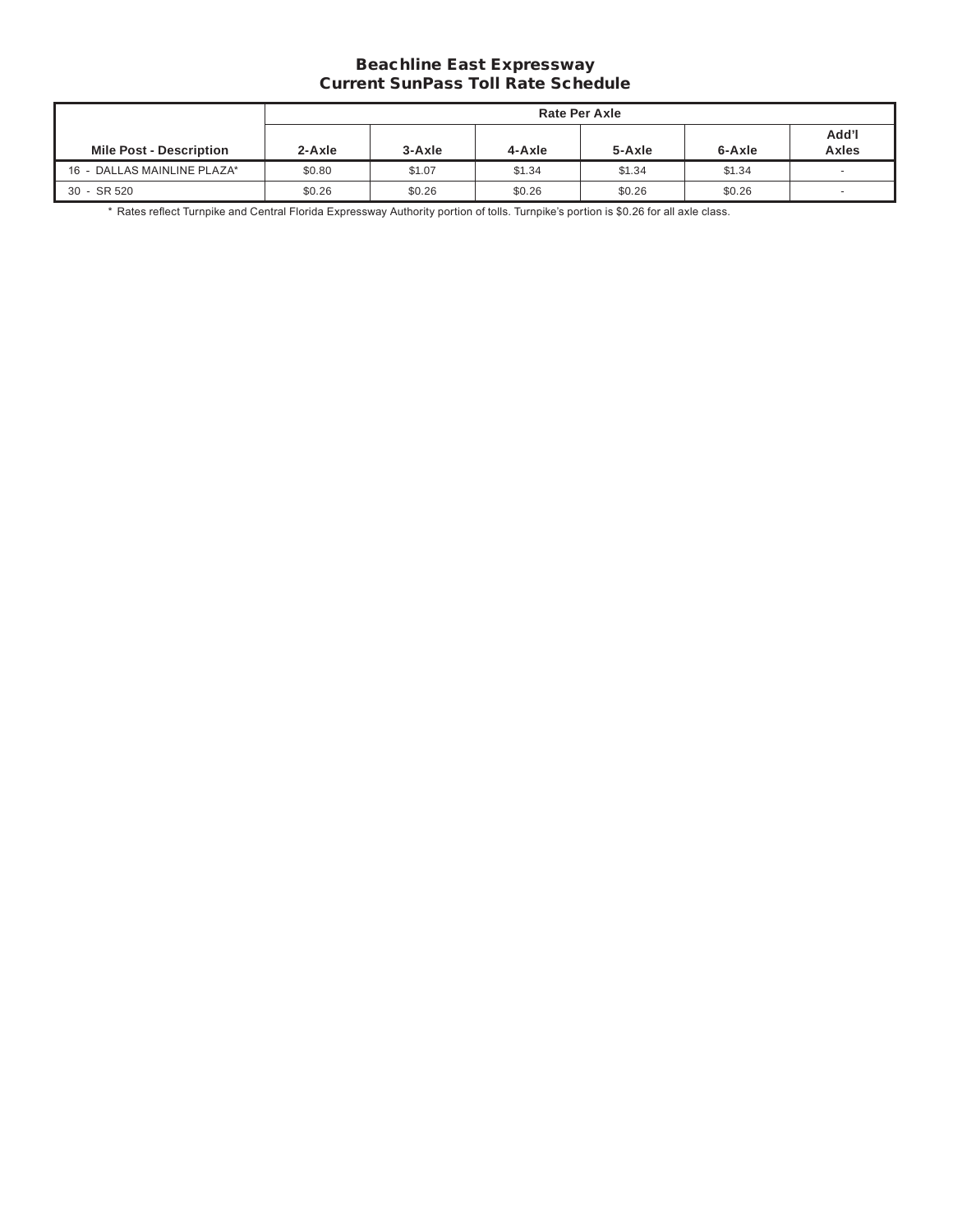## Beachline East Expressway Current Cash Toll Rate Schedule

|                                | Rate Per Axle |        |        |        |        |                |  |  |  |
|--------------------------------|---------------|--------|--------|--------|--------|----------------|--|--|--|
| <b>Mile Post - Description</b> | $2 - Ax$ le   | 3-Axle | 4-Axle | 5-Axle | 6-Axle | Add'l<br>Axles |  |  |  |
| 16 - DALLAS MAINLINE PLAZA*    | \$1.50        | \$1.75 | \$2.00 | \$2.00 | \$2.00 |                |  |  |  |
| 30 - SR 520                    | \$0.75        | \$0.75 | \$0.75 | \$0.75 | \$0.75 | -              |  |  |  |

\* Rates reflect Turnpike and Central Florida Expressway Authority portion of tolls. Turnpike's portion is \$0.75 for all axle class.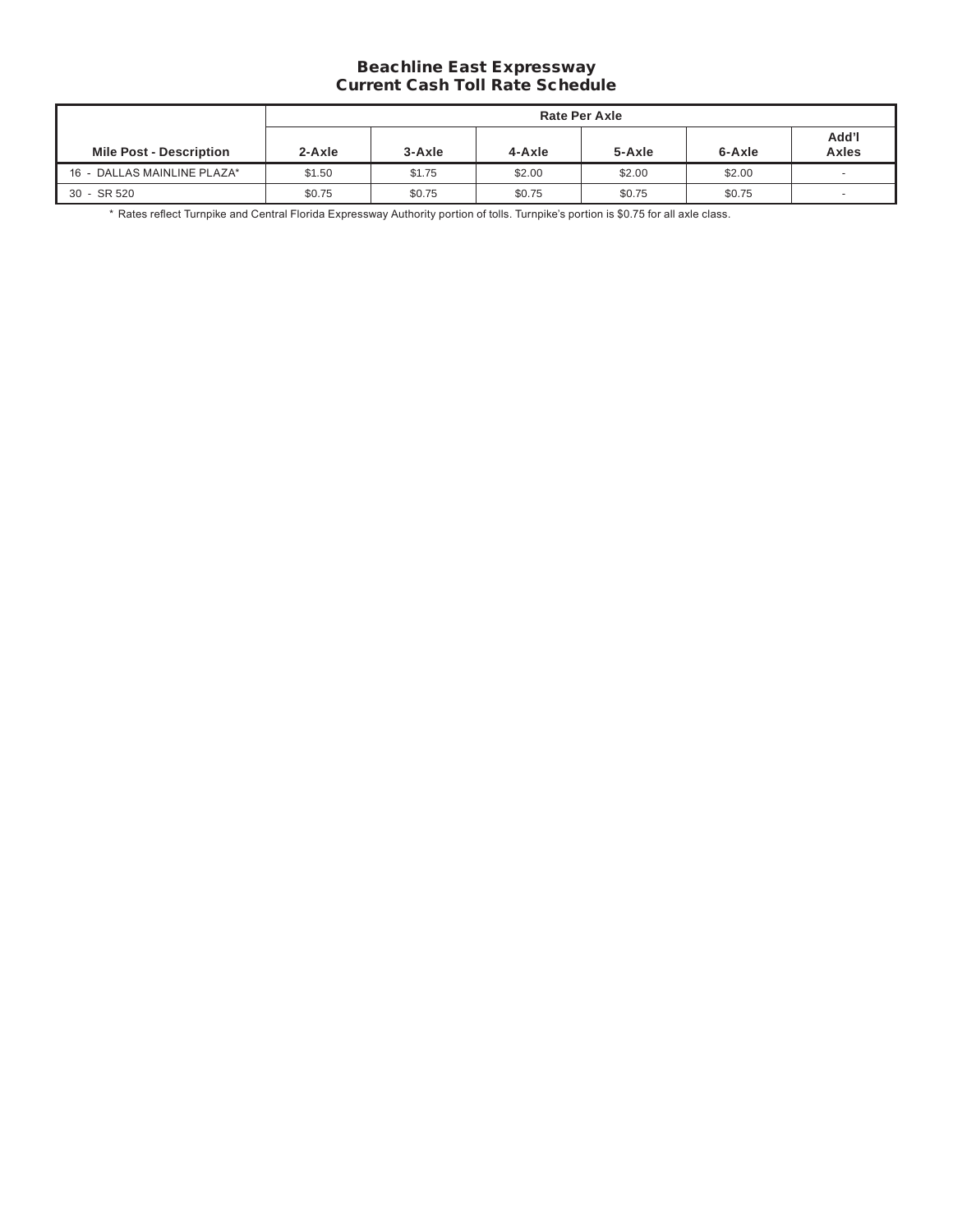#### Sawgrass Expressway Current SunPass Toll Rate Schedule

|                 |                                                       |                         |                          | <b>Rate Per Axle</b> |                              |                          |        |                       |  |
|-----------------|-------------------------------------------------------|-------------------------|--------------------------|----------------------|------------------------------|--------------------------|--------|-----------------------|--|
| <b>Exit No.</b> | Location                                              | Ramps<br><b>To/From</b> | 2-Axle                   | 3-Axle               | 4-Axle                       | 5-Axle                   | 6-Axle | Add'l<br><b>Axles</b> |  |
|                 | Junction with Powerline Road/SW 10th<br><b>Street</b> | $\blacksquare$          |                          |                      | Sawgrass Expressway Terminus |                          |        |                       |  |
| 20              | Florida's Turnpike                                    | West                    |                          |                      |                              | No toll at this location |        |                       |  |
|                 | <b>DEERFIELD PLAZA</b>                                |                         | \$1.07                   | \$2.14               | \$3.21                       | \$4.28                   | \$5.35 | \$1.07                |  |
| 19              | Lyons Road                                            | West                    | \$0.80                   | \$0.80               | \$0.80                       | \$0.80                   | \$0.80 |                       |  |
|                 |                                                       | East                    | No toll at this location |                      |                              |                          |        |                       |  |
| 18              | US 441 (SR 7)                                         | West                    | \$0.54                   | \$0.54               | \$0.54                       | \$0.54                   | \$0.54 |                       |  |
|                 |                                                       | East                    | No toll at this location |                      |                              |                          |        |                       |  |
| 15              | <b>University Drive</b>                               | West                    | \$0.26                   | \$0.26               | \$0.26                       | \$0.26                   | \$0.26 | $\blacksquare$        |  |
|                 |                                                       | East                    |                          |                      |                              | No toll at this location |        |                       |  |
| 14              | Coral Ridge Drive                                     | $E - W$                 |                          |                      |                              | No toll at this location |        |                       |  |
| 11              | Sample Road                                           | <b>North</b>            | \$0.26                   | \$0.26               | \$0.26                       | \$0.26                   | \$0.26 |                       |  |
|                 |                                                       | South                   |                          |                      | No toll at this location     |                          |        |                       |  |
| 8               | <b>Atlantic Boulevard</b>                             | North                   | \$0.54                   | \$0.54               | \$0.54                       | \$0.54                   | \$0.54 |                       |  |
|                 |                                                       | South                   |                          |                      |                              | No toll at this location |        |                       |  |
| 5               | <b>Commercial Boulevard</b>                           | North                   | \$0.54                   | \$0.54               | \$0.54                       | \$0.54                   | \$0.54 |                       |  |
|                 |                                                       | South                   |                          |                      |                              | No toll at this location |        |                       |  |
| 3               | Oakland Park Boulevard                                | <b>North</b>            | \$0.80                   | \$0.80               | \$0.80                       | \$0.80                   | \$0.80 |                       |  |
|                 |                                                       | South                   | No toll at this location |                      |                              |                          |        |                       |  |
| 1B              | Pat Salerno Drive                                     | South                   | \$1.07                   | \$2.14               | \$3.21                       | \$4.28                   | \$5.35 | \$1.07                |  |
|                 | <b>SUNRISE PLAZA</b>                                  | $\blacksquare$          | \$1.07                   | \$2.14               | \$3.21                       | \$4.28                   | \$5.35 | \$1.07                |  |
| 1A              | Sunrise Boulevard                                     | $N-S$                   |                          |                      |                              | No toll at this location |        |                       |  |
|                 | Junction with I-75/I-595                              |                         |                          |                      | Sawgrass Expressway Terminus |                          |        |                       |  |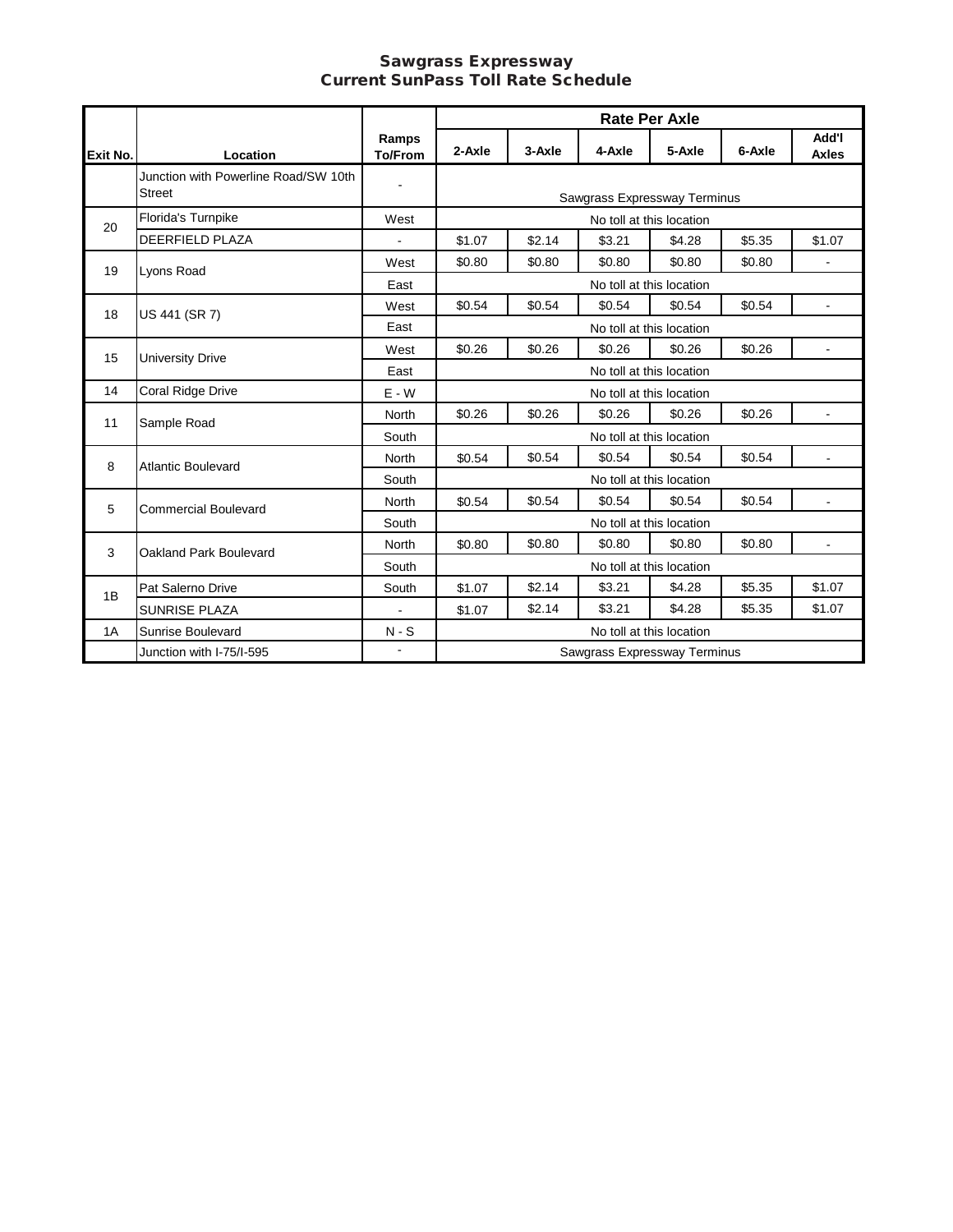#### Sawgrass Expressway Current TOLL-BY-PLATE Toll Rate Schedule

|          |                                                       |                         |                          |        |                              | <b>Rate Per Axle</b>     |        |                              |
|----------|-------------------------------------------------------|-------------------------|--------------------------|--------|------------------------------|--------------------------|--------|------------------------------|
| Exit No. | Location                                              | Ramps<br><b>To/From</b> | 2-Axle                   | 3-Axle | 4-Axle                       | 5-Axle                   | 6-Axle | <b>Add'l</b><br><b>Axles</b> |
|          | Junction with Powerline Road/SW 10th<br><b>Street</b> |                         |                          |        | Sawgrass Expressway Terminus |                          |        |                              |
| 20       | Florida's Turnpike                                    | West                    |                          |        |                              | No toll at this location |        |                              |
|          | <b>DEERFIELD PLAZA</b>                                |                         | \$1.34                   | \$2.68 | \$4.02                       | \$5.36                   | \$6.70 | \$1.34                       |
| 19       | Lyons Road                                            | West                    | \$1.07                   | \$1.07 | \$1.07                       | \$1.07                   | \$1.07 |                              |
|          |                                                       | East                    | No toll at this location |        |                              |                          |        |                              |
| 18       | US 441 (SR 7)                                         | West                    | \$0.80                   | \$0.80 | \$0.80                       | \$0.80                   | \$0.80 | $\blacksquare$               |
|          |                                                       | East                    | No toll at this location |        |                              |                          |        |                              |
| 15       | University Drive                                      | West                    | \$0.54                   | \$0.54 | \$0.54                       | \$0.54                   | \$0.54 | $\blacksquare$               |
|          |                                                       | East                    |                          |        |                              | No toll at this location |        |                              |
| 14       | Coral Ridge Drive                                     | $E - W$                 |                          |        |                              | No toll at this location |        |                              |
| 11       | Sample Road                                           | <b>North</b>            | \$0.54                   | \$0.54 | \$0.54                       | \$0.54                   | \$0.54 | $\overline{a}$               |
|          |                                                       | South                   |                          |        |                              | No toll at this location |        |                              |
| 8        | <b>Atlantic Boulevard</b>                             | <b>North</b>            | \$0.80                   | \$0.80 | \$0.80                       | \$0.80                   | \$0.80 | $\omega$                     |
|          |                                                       | South                   |                          |        |                              | No toll at this location |        |                              |
| 5        | <b>Commercial Boulevard</b>                           | <b>North</b>            | \$0.80                   | \$0.80 | \$0.80                       | \$0.80                   | \$0.80 | ٠                            |
|          |                                                       | South                   |                          |        |                              | No toll at this location |        |                              |
| 3        | Oakland Park Boulevard                                | <b>North</b>            | \$1.07                   | \$1.07 | \$1.07                       | \$1.07                   | \$1.07 |                              |
|          |                                                       | South                   | No toll at this location |        |                              |                          |        |                              |
| 1B       | Pat Salerno Drive                                     | South                   | \$1.34                   | \$2.68 | \$4.02                       | \$5.36                   | \$6.70 | \$1.34                       |
|          | <b>SUNRISE PLAZA</b>                                  |                         | \$1.34                   | \$2.68 | \$4.02                       | \$5.36                   | \$6.70 | \$1.34                       |
| 1A       | <b>Sunrise Boulevard</b>                              | $N-S$                   | No toll at this location |        |                              |                          |        |                              |
|          | Junction with I-75/I-595                              | $\blacksquare$          |                          |        | Sawgrass Expressway Terminus |                          |        |                              |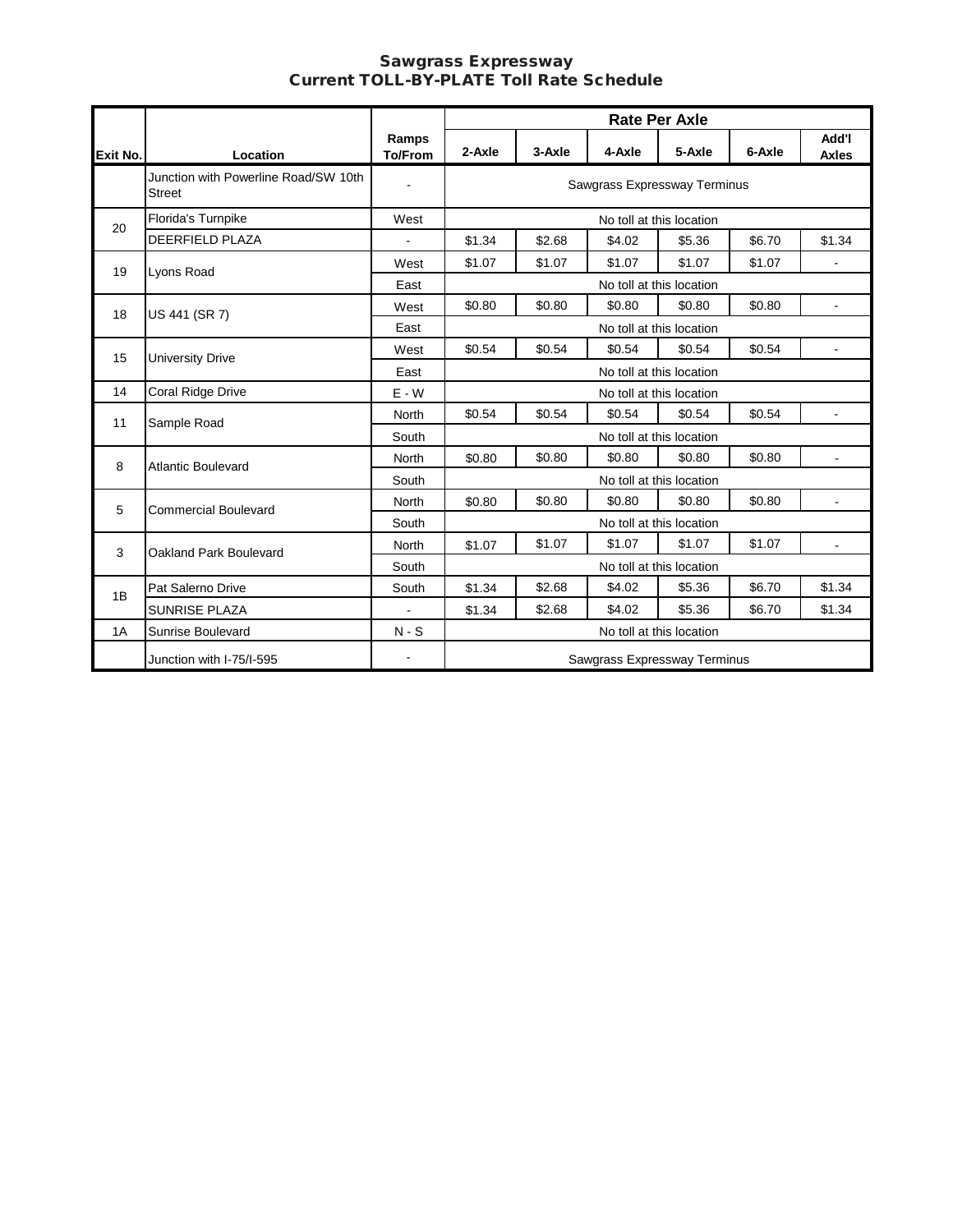#### Seminole Expressway Current SunPass Toll Rate Schedule

|          |                              |                         |                          |        |                              | <b>Rate Per Axle</b>     |         |                       |  |
|----------|------------------------------|-------------------------|--------------------------|--------|------------------------------|--------------------------|---------|-----------------------|--|
| Exit No. | Location                     | Ramps<br><b>To/From</b> | 2-Axle                   | 3-Axle | 4-Axle                       | 5-Axle                   | 6-Axle  | Add'l<br><b>Axles</b> |  |
| 55       | Junction with I-4            |                         |                          |        | Seminole Expressway Terminus |                          |         |                       |  |
| 54       | <b>Rinehart Road</b>         | $N-S$                   |                          |        |                              | No toll at this location |         |                       |  |
| 52       | <b>CR 46A</b>                | North                   | \$0.26                   | \$0.52 | \$0.78                       | \$1.04                   | \$1.30  | \$0.26                |  |
|          |                              | South                   | No toll at this location |        |                              |                          |         |                       |  |
| 50       | US 17/92                     | North                   | \$0.54                   | \$1.08 | \$1.62                       | \$2.16                   | \$2.70  | \$0.54                |  |
|          |                              | South                   | No toll at this location |        |                              |                          |         |                       |  |
| 49       | Lake Mary Boulevard (CR 427) | North                   | \$0.54                   | \$1.08 | \$1.62                       | \$2.16                   | \$2.70  | \$0.54                |  |
|          |                              | South                   |                          |        |                              | No toll at this location |         |                       |  |
| 47       | LAKE JESUP PLAZA             |                         | \$2.13                   | \$4.26 | \$6.39                       | \$8.52                   | \$10.65 | \$2.13                |  |
| 44       | SR 434                       | North                   |                          |        |                              | No toll at this location |         |                       |  |
|          |                              | South                   | \$0.80                   | \$1.60 | \$2.40                       | \$3.20                   | \$4.00  | \$0.80                |  |
| 41       | Red Bug Lake Road            | North                   |                          |        |                              | No toll at this location |         |                       |  |
|          |                              | South                   | \$0.54                   | \$1.08 | \$1.62                       | \$2.16                   | \$2.70  | \$0.54                |  |
| 38       | SR 426/Aloma Avenue          | North                   |                          |        |                              | No toll at this location |         |                       |  |
|          |                              | South                   | \$0.26                   | \$0.52 | \$0.78                       | \$1.04                   | \$1.30  | \$0.26                |  |
|          | Junction with GreeneWay      | $\blacksquare$          |                          |        | Seminole Expressway Terminus |                          |         |                       |  |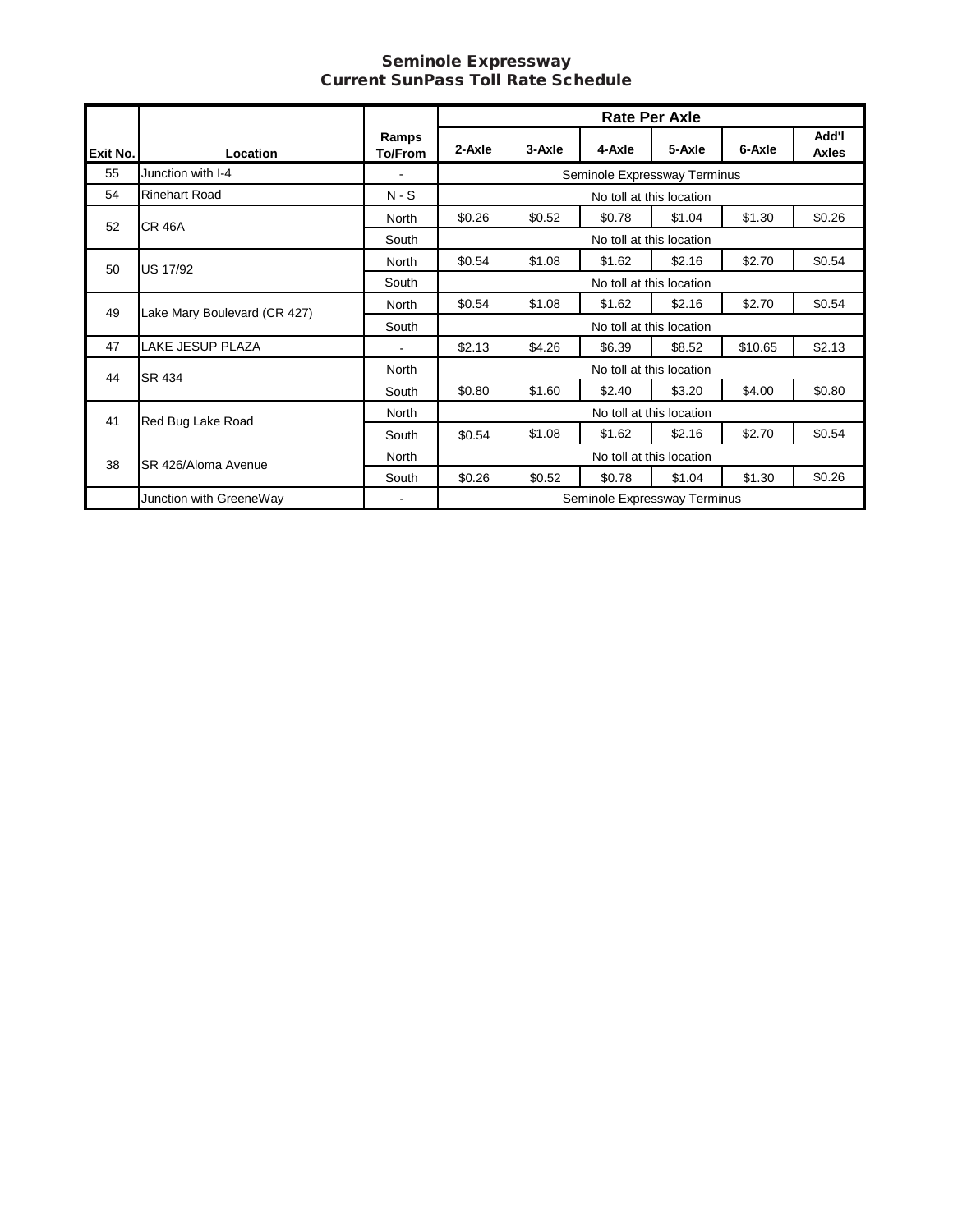#### Seminole Expressway Current SunPass Toll Rate Schedule

|          |                              |                         |                          |        |                              | <b>Rate Per Axle</b>     |         |                       |  |
|----------|------------------------------|-------------------------|--------------------------|--------|------------------------------|--------------------------|---------|-----------------------|--|
| Exit No. | Location                     | Ramps<br><b>To/From</b> | 2-Axle                   | 3-Axle | 4-Axle                       | 5-Axle                   | 6-Axle  | Add'l<br><b>Axles</b> |  |
| 55       | Junction with I-4            |                         |                          |        | Seminole Expressway Terminus |                          |         |                       |  |
| 54       | <b>Rinehart Road</b>         | $N-S$                   |                          |        |                              | No toll at this location |         |                       |  |
| 52       | <b>CR 46A</b>                | <b>North</b>            | \$0.75                   | \$1.50 | \$2.25                       | \$3.00                   | \$3.75  | \$0.75                |  |
|          |                              | South                   |                          |        |                              | No toll at this location |         |                       |  |
| 50       | <b>US 17/92</b>              | North                   | \$1.00                   | \$2.00 | \$3.00                       | \$4.00                   | \$5.00  | \$1.00                |  |
|          |                              | South                   | No toll at this location |        |                              |                          |         |                       |  |
| 49       | Lake Mary Boulevard (CR 427) | North                   | \$1.00                   | \$2.00 | \$3.00                       | \$4.00                   | \$5.00  | \$1.00                |  |
|          |                              | South                   |                          |        |                              | No toll at this location |         |                       |  |
| 47       | LAKE JESUP PLAZA             | $\blacksquare$          | \$2.50                   | \$5.00 | \$7.50                       | \$10.00                  | \$12.50 | \$2.50                |  |
| 44       | SR 434                       | <b>North</b>            |                          |        |                              | No toll at this location |         |                       |  |
|          |                              | South                   | \$1.25                   | \$2.50 | \$3.75                       | \$5.00                   | \$6.25  | \$1.25                |  |
| 41       | Red Bug Lake Road            | North                   |                          |        |                              | No toll at this location |         |                       |  |
|          |                              | South                   | \$1.00                   | \$2.00 | \$3.00                       | \$4.00                   | \$5.00  | \$1.00                |  |
| 38       | SR 426/Aloma Avenue          | North                   |                          |        |                              | No toll at this location |         |                       |  |
|          |                              | South                   | \$0.75                   | \$1.50 | \$2.25                       | \$3.00                   | \$3.75  | \$0.75                |  |
|          | Junction with GreeneWay      | $\blacksquare$          |                          |        | Seminole Expressway Terminus |                          |         |                       |  |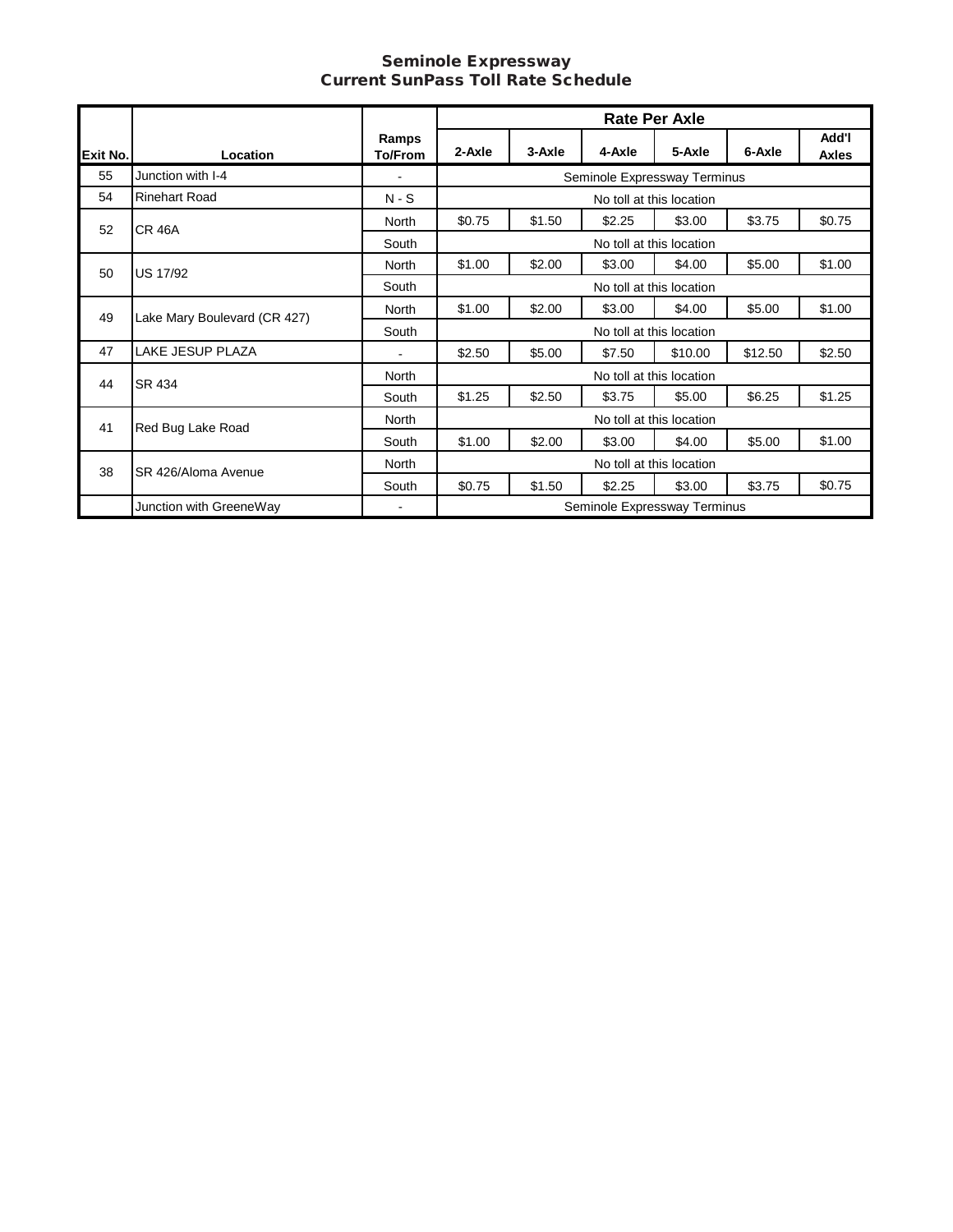#### Veterans Expressway Current SunPass Toll Rate Schedule

|          |                          |                         |                          |        |                              | <b>Rate Per Axle</b> |        |                |
|----------|--------------------------|-------------------------|--------------------------|--------|------------------------------|----------------------|--------|----------------|
| Exit No. | Location                 | Ramps<br><b>To/From</b> | 2-Axle                   | 3-Axle | 4-Axle                       | 5-Axle               | 6-Axle | Add'l<br>Axles |
|          | Junction with Dale Mabry | $\blacksquare$          |                          |        | Veterans Expressway Terminus |                      |        |                |
| 12       | <b>Hutchison Road</b>    | <b>North</b>            | \$0.54                   | \$1.08 | \$1.62                       | \$2.16               | \$2.70 | \$0.54         |
|          |                          | South                   |                          |        | No toll at this location     |                      |        |                |
| 11       | SUGARWOOD PLAZA          |                         | \$0.80                   | \$1.60 | \$2.40                       | \$3.20               | \$4.00 | \$0.80         |
| 10       | <b>Ehrlich Road</b>      | $N-S$                   |                          |        | No toll at this location     |                      |        |                |
| 9        | Gunn Highway             | <b>North</b>            | \$0.26                   | \$0.52 | \$0.78                       | \$1.04               | \$1.30 | \$0.26         |
|          |                          | South                   | No toll at this location |        |                              |                      |        |                |
| 8        | Wilsky Boulevard         | North                   | \$0.54                   | \$1.08 | \$1.62                       | \$2.16               | \$2.70 | \$0.54         |
| 7        | Linebaugh Avenue         | South                   |                          |        | No toll at this location     |                      |        |                |
| 6        | <b>ANDERSON PLAZA</b>    | $\blacksquare$          | \$1.07                   | \$2.14 | \$3.21                       | \$4.28               | \$5.35 | \$1.07         |
| 6B       | Anderson Road            | South                   | \$1.07                   | \$2.14 | \$3.21                       | \$4.28               | \$5.35 | \$1.07         |
| 6A       | <b>Waters Avenue</b>     | North                   |                          |        | No toll at this location     |                      |        |                |
|          |                          | South                   | \$0.54                   | \$1.08 | \$1.62                       | \$2.16               | \$2.70 | \$0.54         |
| 4        | Hillsborough Avenue      | <b>North</b>            |                          |        | No toll at this location     |                      |        |                |
|          |                          | South                   | \$0.26                   | \$0.52 | \$0.78                       | \$1.04               | \$1.30 | \$0.26         |
| 3        | Memorial Highway         | $N-S$                   |                          |        | No toll at this location     |                      |        |                |
| 2B       | Independence Parkway     | South                   | No toll at this location |        |                              |                      |        |                |
| 2A       | Junction with SR 60      | $\blacksquare$          |                          |        | Veterans Expressway Terminus |                      |        |                |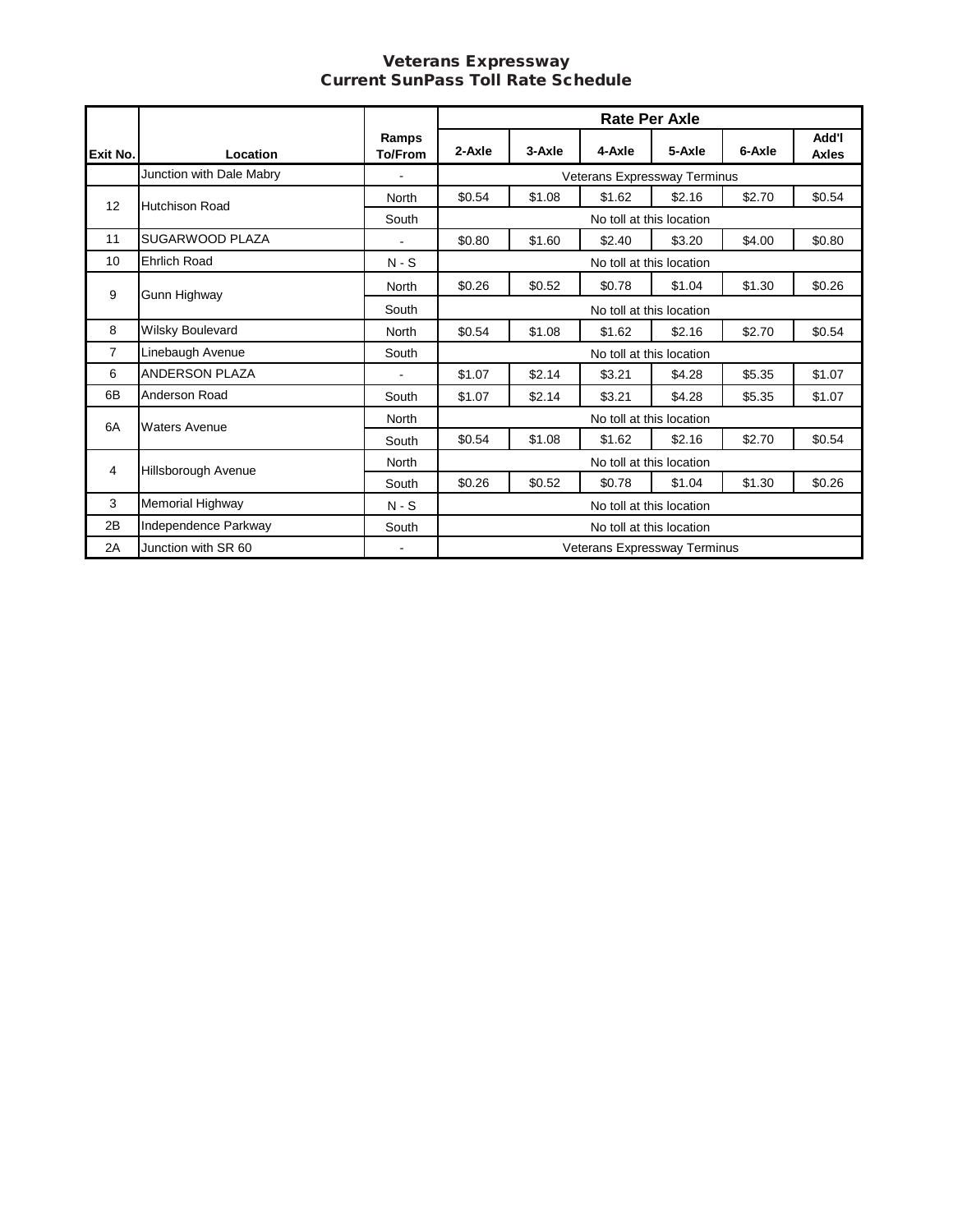#### Veterans Expressway Current TOLL-BY-PLATE Toll Rate Schedule

|                |                          |                          |                          |        |                              | <b>Rate Per Axle</b>     |        |                |
|----------------|--------------------------|--------------------------|--------------------------|--------|------------------------------|--------------------------|--------|----------------|
| Exit No.       | Location                 | Ramps<br><b>To/From</b>  | 2-Axle                   | 3-Axle | 4-Axle                       | 5-Axle                   | 6-Axle | Add'l<br>Axles |
|                | Junction with Dale Mabry |                          |                          |        | Veterans Expressway Terminus |                          |        |                |
| 12             | <b>Hutchison Road</b>    | North                    | \$0.80                   | \$1.60 | \$2.40                       | \$3.20                   | \$4.00 | \$0.80         |
|                |                          | South                    |                          |        |                              | No toll at this location |        |                |
| 11             | SUGARWOOD PLAZA          | $\mathbf{r}$             | \$1.07                   | \$2.14 | \$3.21                       | \$4.28                   | \$5.35 | \$1.07         |
| 10             | <b>Ehrlich Road</b>      | $N-S$                    |                          |        |                              | No toll at this location |        |                |
| 9              | Gunn Highway             | <b>North</b>             | \$0.54                   | \$1.08 | \$1.62                       | \$2.16                   | \$2.70 | \$0.54         |
|                |                          | South                    | No toll at this location |        |                              |                          |        |                |
| 8              | Wilsky Boulevard         | North                    | \$0.80                   | \$1.60 | \$2.40                       | \$3.20                   | \$4.00 | \$0.80         |
| $\overline{7}$ | Linebaugh Avenue         | South                    |                          |        |                              | No toll at this location |        |                |
| 6              | <b>ANDERSON PLAZA</b>    | $\blacksquare$           | \$1.34                   | \$2.68 | \$4.02                       | \$5.36                   | \$6.70 | \$1.34         |
| 6B             | Anderson Road            | South                    | \$1.34                   | \$2.68 | \$4.02                       | \$5.36                   | \$6.70 | \$1.34         |
| 6A             | <b>Waters Avenue</b>     | North                    |                          |        |                              | No toll at this location |        |                |
|                |                          | South                    | \$0.80                   | \$1.60 | \$2.40                       | \$3.20                   | \$4.00 | \$0.80         |
| 4              | Hillsborough Avenue      | North                    |                          |        |                              | No toll at this location |        |                |
|                |                          | South                    | \$0.54                   | \$1.08 | \$1.62                       | \$2.16                   | \$2.70 | \$0.54         |
| 3              | Memorial Highway         | $N-S$                    | No toll at this location |        |                              |                          |        |                |
| 2B             | Independence Parkway     | South                    | No toll at this location |        |                              |                          |        |                |
| 2A             | Junction with SR 60      | $\overline{\phantom{a}}$ |                          |        | Veterans Expressway Terminus |                          |        |                |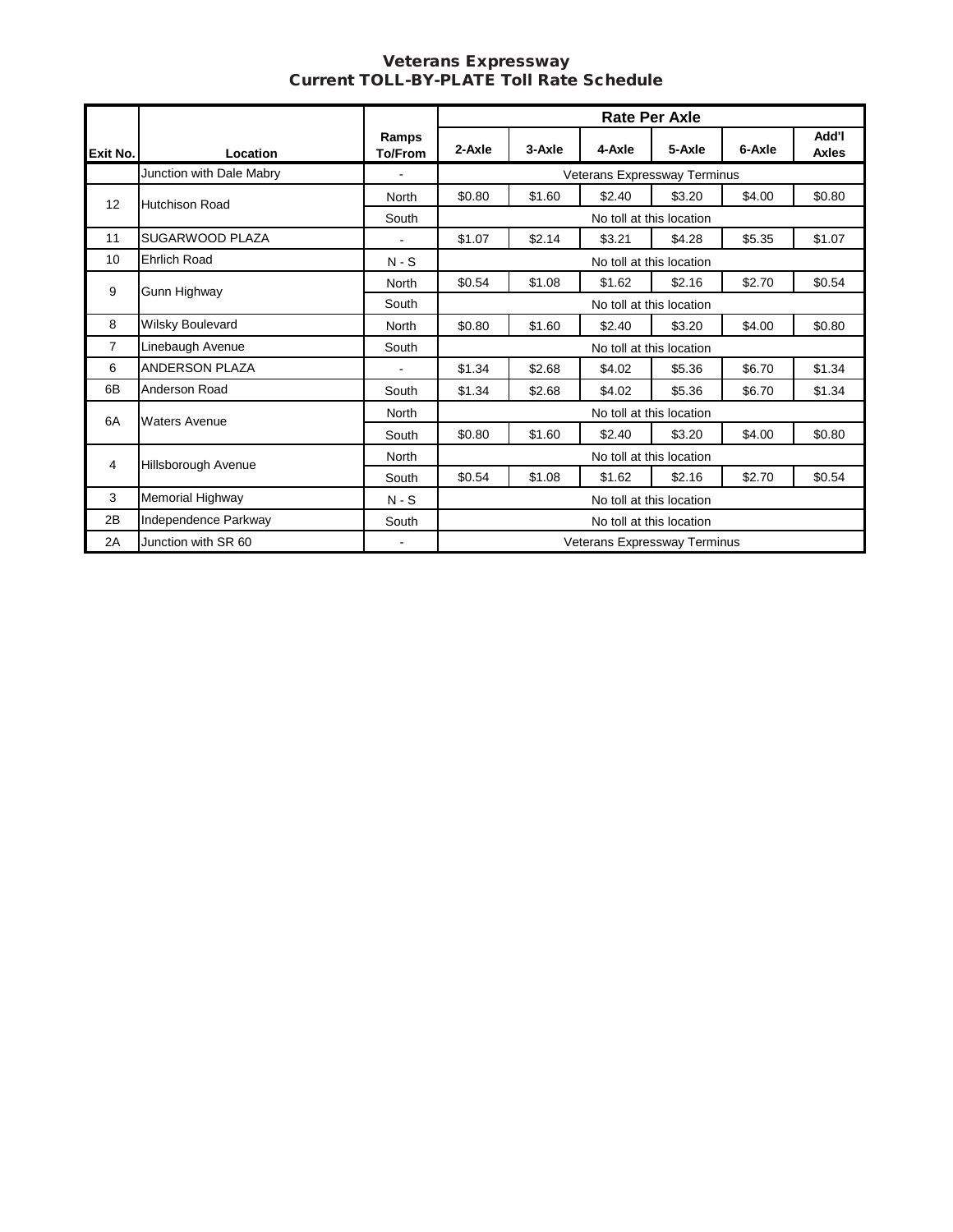#### Southern Connector Extension Current SunPass Toll Rate Schedule

|          |                                |                         |                                       |        |                                       | <b>Rate Per Axle</b>     |        |                       |
|----------|--------------------------------|-------------------------|---------------------------------------|--------|---------------------------------------|--------------------------|--------|-----------------------|
| Exit No. | Location                       | Ramps<br><b>To/From</b> | 2-Axle                                | 3-Axle | 4-Axle                                | 5-Axle                   | 6-Axle | Add'l<br><b>Axles</b> |
|          | GreeneWay Junction             |                         | Southern Connector Extension Terminus |        |                                       |                          |        |                       |
| 3        | Osceola Parkway                | North                   | \$0.54                                | \$1.08 | \$1.62                                | \$2.16                   | \$2.70 | \$0.54                |
|          |                                | South                   |                                       |        |                                       | No toll at this location |        |                       |
| 2        | Celebration Boulevard (US 192) | North                   | \$0.54                                | \$1.08 | \$1.62                                | \$2.16                   | \$2.70 | \$0.54                |
|          |                                | South                   |                                       |        | No toll at this location              |                          |        |                       |
|          | <b>CELEBRATION PLAZA</b>       |                         | \$0.80                                | \$1.60 | \$2.40                                | \$3.20                   | \$4.00 | \$0.80                |
| $\Omega$ | Junction with I-4              |                         |                                       |        | Southern Connector Extension Terminus |                          |        |                       |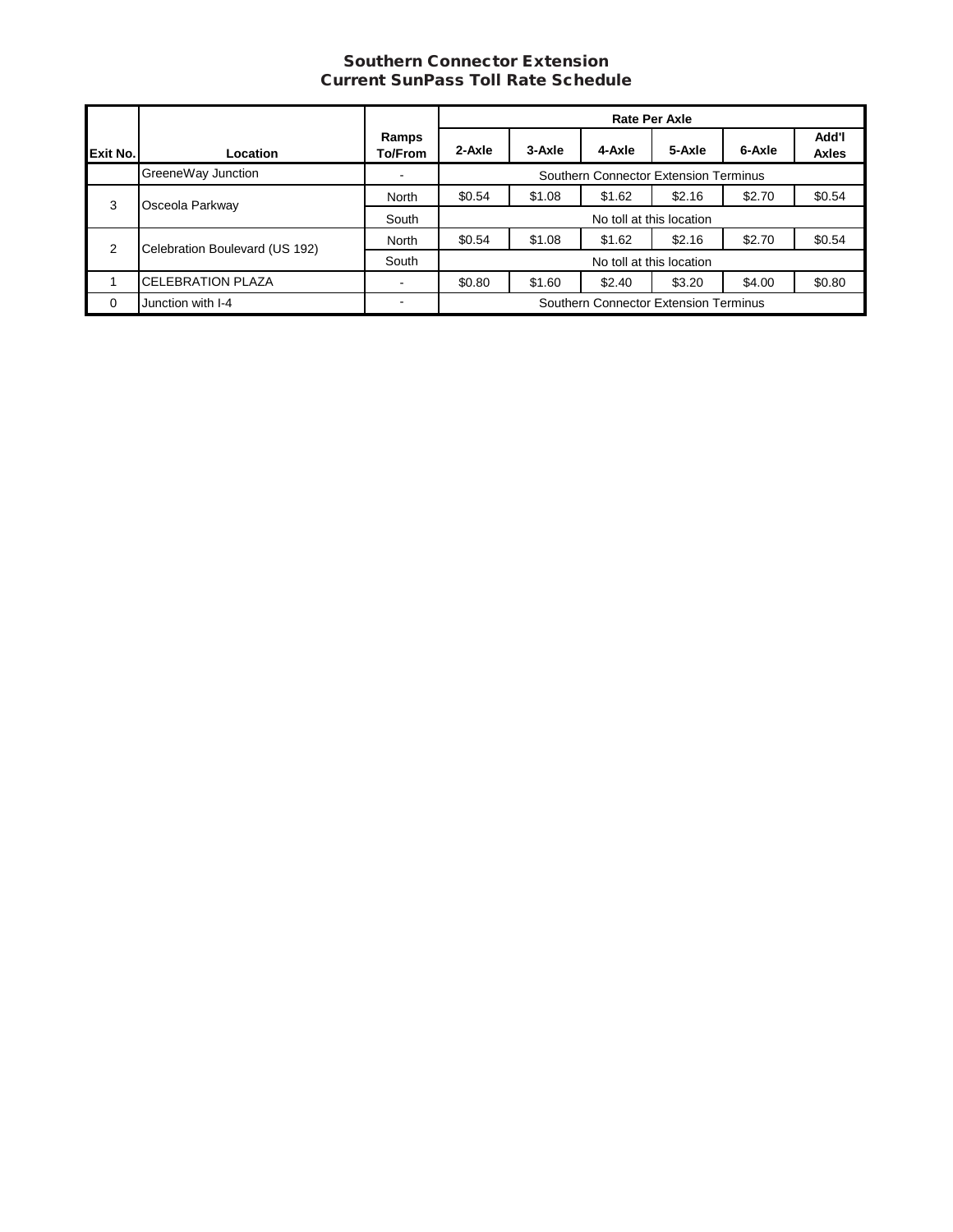## Southern Connector Extension Current Cash Toll Rate Schedule

|          |                                |                  | <b>Rate Per Axle</b>                  |                          |                                       |                          |        |                       |  |
|----------|--------------------------------|------------------|---------------------------------------|--------------------------|---------------------------------------|--------------------------|--------|-----------------------|--|
| Exit No. | Location                       | Ramps<br>To/From | 2-Axle                                | 3-Axle                   | 4-Axle                                | 5-Axle                   | 6-Axle | Add'l<br><b>Axles</b> |  |
|          | GreeneWay Junction             |                  | Southern Connector Extension Terminus |                          |                                       |                          |        |                       |  |
| 3        | Osceola Parkway                | North            | \$1.00                                | \$2.00                   | \$3.00                                | \$4.00                   | \$5.00 | \$1.00                |  |
|          |                                | South            |                                       |                          |                                       | No toll at this location |        |                       |  |
| 2        | Celebration Boulevard (US 192) | North            | \$1.00                                | \$2.00                   | \$3.00                                | \$4.00                   | \$5.00 | \$1.00                |  |
|          |                                | South            |                                       | No toll at this location |                                       |                          |        |                       |  |
|          | <b>CELEBRATION PLAZA</b>       | $\blacksquare$   | \$1.25                                | \$2.50                   | \$3.75                                | \$5.00                   | \$6.25 | \$1.25                |  |
| $\Omega$ | Junction with I-4              |                  |                                       |                          | Southern Connector Extension Terminus |                          |        |                       |  |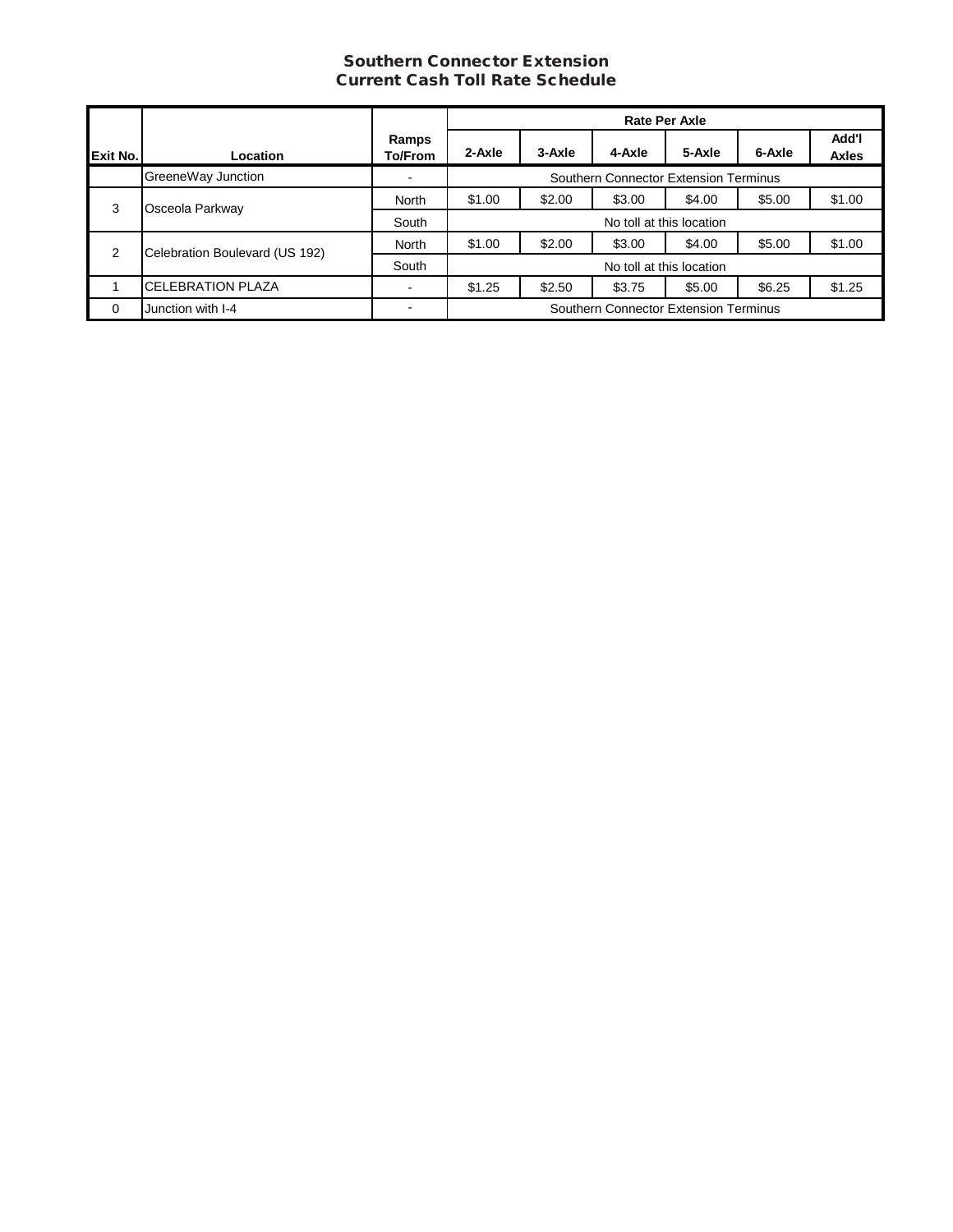#### Polk Parkway Current SunPass Toll Rate Schedule

|                |                               |                         |        |        | <b>Rate Per Axle</b>  |                          |        |                       |
|----------------|-------------------------------|-------------------------|--------|--------|-----------------------|--------------------------|--------|-----------------------|
| Exit No.       | Location                      | Ramps<br><b>To/From</b> | 2-Axle | 3-Axle | 4-Axle                | 5-Axle                   | 6-Axle | Add'l<br><b>Axles</b> |
| 24             | Junction with I-4 (East)      |                         |        |        | Polk Parkway Terminus |                          |        |                       |
| 23             | Pace Road                     | North                   | \$0.26 | \$0.52 | \$0.78                | \$1.04                   | \$1.30 | \$0.26                |
|                |                               | South                   |        |        |                       | No toll at this location |        |                       |
| 21             | <b>EASTERN MAINLINE PLAZA</b> | $\mathbf{r}$            | \$1.07 | \$2.14 | \$3.21                | \$4.28                   | \$5.35 | \$1.07                |
| 18             | CR 546 (Old Dixie Hwy.)       | North                   |        |        |                       | No toll at this location |        |                       |
|                |                               | South                   | \$0.26 | \$0.52 | \$0.78                | \$1.04                   | \$1.30 | \$0.26                |
| 17             | US 92 (Auburndale)            | $N-S$                   |        |        |                       | No toll at this location |        |                       |
| 14             | SR 540                        | West                    |        |        |                       | No toll at this location |        |                       |
|                |                               | East                    | \$0.54 | \$1.08 | \$1.62                | \$2.16                   | \$2.70 | \$0.54                |
| 13             | CENTRAL MAINLINE PLAZA        | $\blacksquare$          | \$1.07 | \$2.14 | \$3.21                | \$4.28                   | \$5.35 | \$1.07                |
| 10             | US 98 (Bartow Road)           | $E - W$                 |        |        |                       | No toll at this location |        |                       |
| 9              | Lakeland Highlands Road       | West                    |        |        |                       | No toll at this location |        |                       |
|                |                               | East                    | \$0.26 | \$0.52 | \$0.78                | \$1.04                   | \$1.30 | \$0.26                |
| 8              | <b>WESTERN MAINLINE PLAZA</b> |                         | \$1.07 | \$2.14 | \$3.21                | \$4.28                   | \$5.35 | \$1.07                |
| $\overline{7}$ | South Florida Avenue          | West                    | \$0.54 | \$1.08 | \$1.62                | \$2.16                   | \$2.70 | \$0.54                |
|                |                               | East                    |        |        |                       | No toll at this location |        |                       |
| 5              | <b>Harden Boulevard</b>       | West                    | \$0.54 | \$1.08 | \$1.62                | \$2.16                   | \$2.70 | \$0.54                |
|                |                               | East                    |        |        |                       | No toll at this location |        |                       |
| 4              | <b>Waring Road</b>            | West                    | \$0.54 | \$1.08 | \$1.62                | \$2.16                   | \$2.70 | \$0.54                |
|                |                               | East                    |        |        |                       | No toll at this location |        |                       |
| 3              | <b>Airport Road</b>           | West                    | \$0.26 | \$0.52 | \$0.78                | \$1.04                   | \$1.30 | \$0.26                |
|                |                               | East                    |        |        |                       | No toll at this location |        |                       |
| 1              | CR 542 (Old Tampa Highway)    | South                   |        |        |                       | No toll at this location |        |                       |
| $\Omega$       | Junction with I-4 (West)      |                         |        |        | Polk Parkway Terminus |                          |        |                       |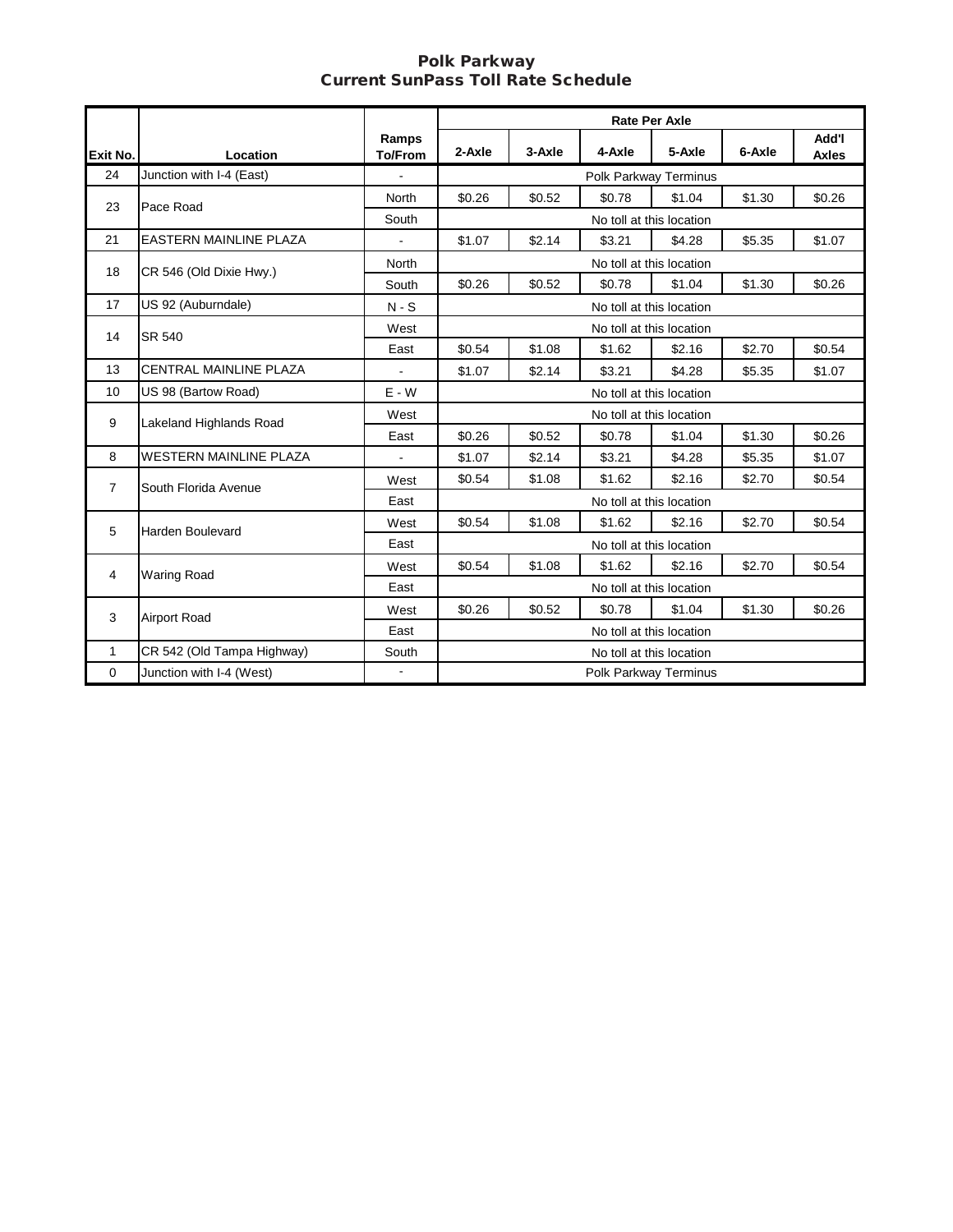#### Polk Parkway Current Cash/TOLL-BY-PLATE Toll Rate Schedule

|                |                               |                         |             |             | <b>Rate Per Axle</b> |                          |                                                          |                       |
|----------------|-------------------------------|-------------------------|-------------|-------------|----------------------|--------------------------|----------------------------------------------------------|-----------------------|
| Exit No.       | Location                      | Ramps<br><b>To/From</b> | 2-Axle      | 3-Axle      | 4-Axle               | 5-Axle                   | 6-Axle                                                   | Add'l<br><b>Axles</b> |
| 24             | Junction with I-4 (East)      |                         |             |             |                      | Polk Parkway Terminus    |                                                          |                       |
| 23             | Pace Road*                    | <b>North</b>            | NA / \$0.54 | NA / \$1.08 |                      | NA / \$1.62 NA / \$2.16  | NA / \$2.70                                              | \$0.54                |
|                |                               | South                   |             |             |                      | No toll at this location |                                                          |                       |
| 21             | <b>EASTERN MAINLINE PLAZA</b> |                         | \$1.50      | \$3.00      | \$4.50               | \$6.00                   | \$7.50                                                   | \$1.50                |
| 18             | CR 546 (Old Dixie Hwy.)       | <b>North</b>            |             |             |                      | No toll at this location |                                                          |                       |
|                |                               | South                   | \$0.75      | \$1.50      | \$2.25               | \$3.00                   | \$3.75                                                   | \$0.75                |
| 17             | US 92 (Auburndale)            | $N-S$                   |             |             |                      | No toll at this location |                                                          |                       |
| 14             | SR 540                        | West                    |             |             |                      | No toll at this location |                                                          |                       |
|                |                               | East                    | \$1.00      | \$2.00      | \$3.00               | \$4.00                   | \$5.00                                                   | \$1.00                |
| 13             | <b>CENTRAL MAINLINE PLAZA</b> |                         | \$1.50      | \$3.00      | \$4.50               | \$6.00                   | \$7.50                                                   | \$1.50                |
| 10             | US 98 (Bartow Road)           | $E - W$                 |             |             |                      | No toll at this location |                                                          |                       |
| 9              | Lakeland Highlands Road       | West                    |             |             |                      | No toll at this location | \$3.75<br>\$7.50<br>\$5.00<br>\$5.00<br>\$5.00<br>\$3.75 |                       |
|                |                               | East                    | \$0.75      | \$1.50      | \$2.25               | \$3.00                   |                                                          | \$0.75                |
| 8              | <b>WESTERN MAINLINE PLAZA</b> |                         | \$1.50      | \$3.00      | \$4.50               | \$6.00                   |                                                          | \$1.50                |
| $\overline{7}$ | South Florida Avenue          | West                    | \$1.00      | \$2.00      | \$3.00               | \$4.00                   |                                                          | \$1.00                |
|                |                               | East                    |             |             |                      | No toll at this location |                                                          |                       |
| 5              | <b>Harden Boulevard</b>       | West                    | \$1.00      | \$2.00      | \$3.00               | \$4.00                   |                                                          | \$1.00                |
|                |                               | East                    |             |             |                      | No toll at this location |                                                          |                       |
| 4              | <b>Waring Road</b>            | West                    | \$1.00      | \$2.00      | \$3.00               | \$4.00                   |                                                          | \$1.00                |
|                |                               | East                    |             |             |                      | No toll at this location |                                                          |                       |
| 3              | Airport Road                  | West                    | \$0.75      | \$1.50      | \$2.25               | \$3.00                   |                                                          | \$0.75                |
|                |                               | East                    |             |             |                      | No toll at this location |                                                          |                       |
| $\mathbf{1}$   | CR 542 (Old Tampa Highway)    | South                   |             |             |                      | No toll at this location |                                                          |                       |
| $\mathbf 0$    | Junction with I-4 (West)      |                         |             |             |                      | Polk Parkway Terminus    |                                                          |                       |

 \* TOLL-BY-PLATE rates apply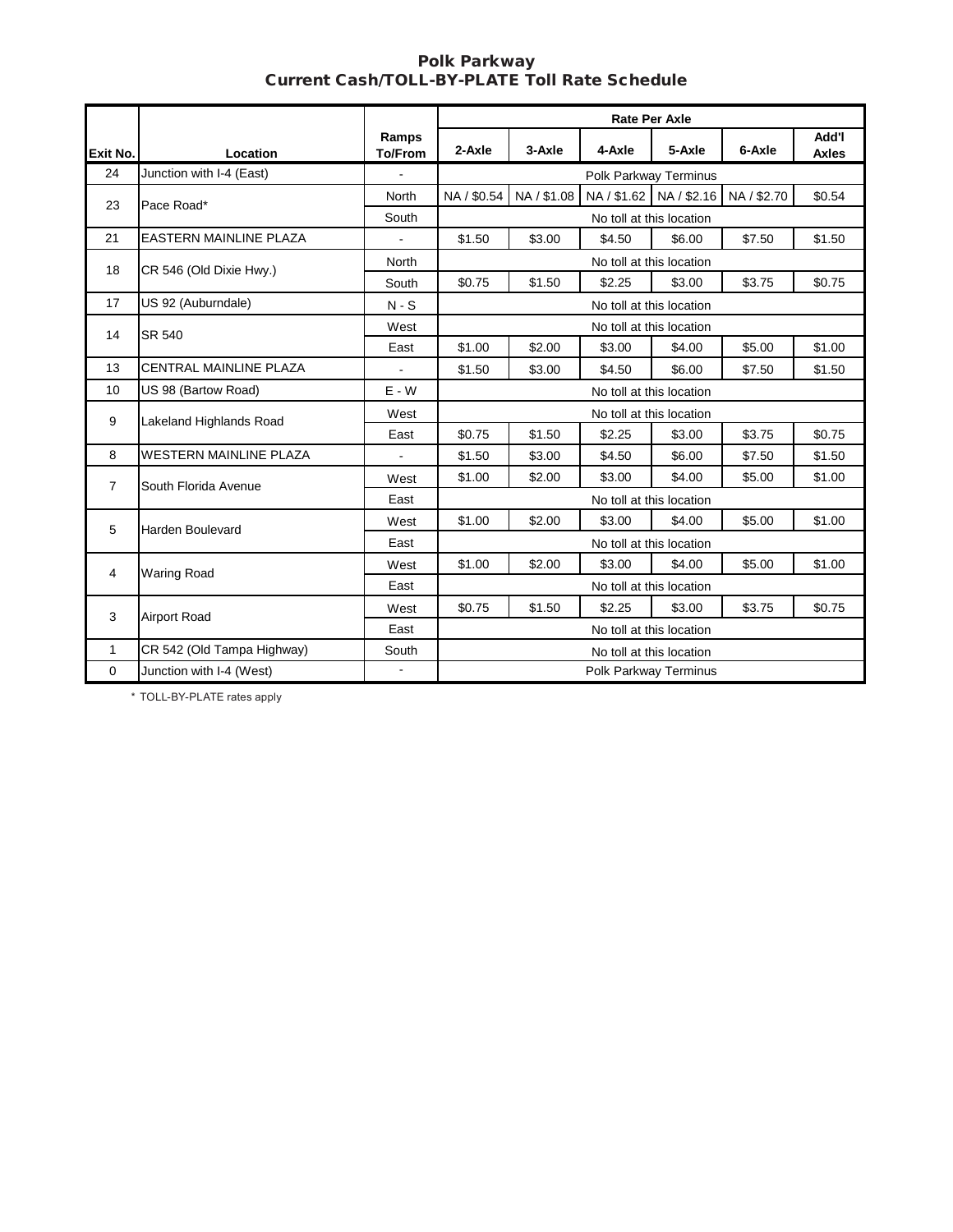#### Suncoast Parkway Current SunPass Toll Rate Schedule **Suncoast Parkway**

|          |                                   |                         |                          |                          | <b>Rate Per Axle</b>      |                          |                                      |                    |  |
|----------|-----------------------------------|-------------------------|--------------------------|--------------------------|---------------------------|--------------------------|--------------------------------------|--------------------|--|
| Exit No. | Location                          | Ramps<br><b>To/From</b> | 2-Axle                   | 3-Axle                   | 4-Axle                    | 5-Axle                   | 6-Axle                               | <b>Add'I Axles</b> |  |
| 55       | Junction with US 98               | South                   |                          |                          |                           | No toll at this location |                                      |                    |  |
| 49       | OAK HAMMOCK MAINLINE PLAZA        |                         | \$1.07                   | \$2.14                   | \$3.21                    | \$4.28                   | \$5.35                               | \$1.07             |  |
| 46       | SR 50 (Cortez Boulevard)          | <b>North</b>            |                          |                          |                           | No toll at this location |                                      |                    |  |
|          |                                   | South                   | \$0.26                   | \$0.52                   | \$0.78                    | \$1.04                   | \$1.30                               | \$0.26             |  |
| 41       | Spring Hill Drive                 | $N-S$                   |                          | No toll at this location |                           |                          |                                      |                    |  |
| 37       | CR 578 (County Line Road)         | North                   | \$0.26                   | \$0.52                   | \$0.78                    | \$1.04                   | \$1.30                               | \$0.26             |  |
|          |                                   | South                   |                          |                          | No toll at this location  |                          | \$5.35<br>\$5.35<br>\$1.30<br>\$1.30 |                    |  |
| 32       | SPRINGHILL MAINLINE PLAZA         | $\blacksquare$          | \$1.07                   | \$2.14                   | \$3.21                    | \$4.28                   |                                      | \$1.07             |  |
| 27       | SR 52                             | $N-S$                   |                          |                          | No toll at this location  |                          |                                      |                    |  |
| 21       | ANCLOTE MAINLINE PLAZA            | $\blacksquare$          | \$1.07                   | \$2.14                   | \$3.21                    | \$4.28                   |                                      | \$1.07             |  |
| 19       | <b>SR 54</b>                      | North                   |                          |                          | No toll at this location  |                          |                                      |                    |  |
|          |                                   | South                   | \$0.26                   | \$0.52                   | \$0.78                    | \$1.04                   |                                      | \$0.26             |  |
| 16       | Lutz-Lake Fern Road               | $N-S$                   |                          |                          | No toll at this location  |                          |                                      |                    |  |
| 14       |                                   | <b>North</b>            | \$0.26                   | \$0.52                   | \$0.78                    | \$1.04                   |                                      | \$0.26             |  |
|          | Van Dyke Road                     | South                   | No toll at this location |                          |                           |                          |                                      |                    |  |
|          | Junction with Veterans Expressway |                         |                          |                          | Suncoast Parkway Terminus |                          |                                      |                    |  |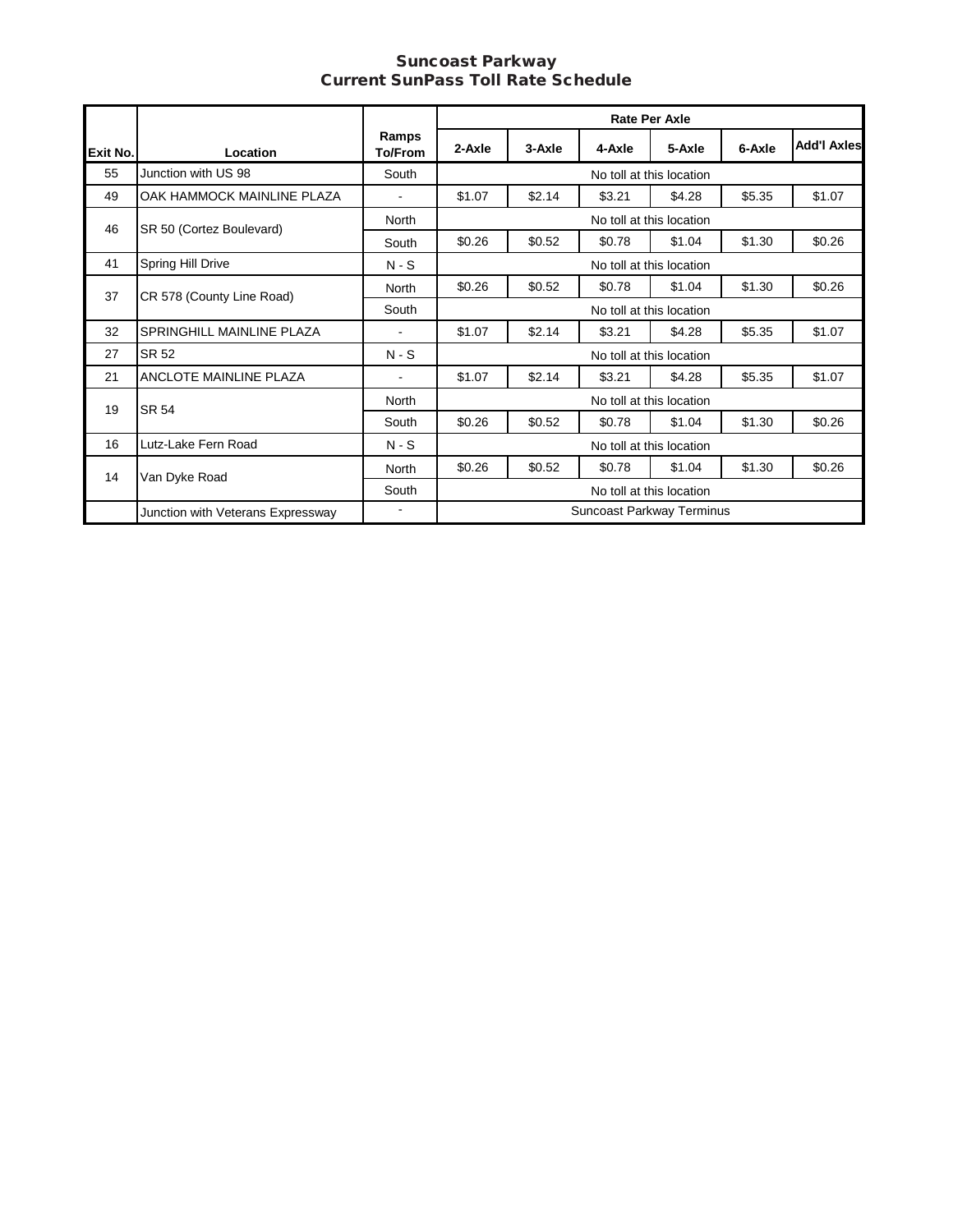#### Suncoast Parkway Current TOLL-BY-PLATE Toll Rate Schedule **Suncoast Parkway rrent TOLL-BY-PLATE Toll Rate Sched**

|          |                                   |                  |                          |        |                           | <b>Rate Per Axle</b>     |        |                    |  |
|----------|-----------------------------------|------------------|--------------------------|--------|---------------------------|--------------------------|--------|--------------------|--|
| Exit No. | Location                          | Ramps<br>To/From | 2-Axle                   | 3-Axle | 4-Axle                    | 5-Axle                   | 6-Axle | <b>Add'l Axles</b> |  |
| 55       | Junction with US 98               | South            |                          |        |                           | No toll at this location |        |                    |  |
| 49       | OAK HAMMOCK MAINLINE PLAZA        | $\sim$           | \$1.34                   | \$2.68 | \$4.02                    | \$5.36                   | \$6.70 | \$1.34             |  |
| 46       | SR 50 (Cortez Boulevard)          | North            |                          |        |                           | No toll at this location |        |                    |  |
|          |                                   | South            | \$0.54                   | \$1.08 | \$1.62                    | \$2.16                   | \$2.70 | \$0.54             |  |
| 41       | Spring Hill Drive                 | $N-S$            |                          |        |                           | No toll at this location |        |                    |  |
| 37       | CR 578 (County Line Road)         | North            | \$0.54                   | \$1.08 | \$1.62                    | \$2.16                   | \$2.70 | \$0.54             |  |
|          |                                   | South            |                          |        |                           | No toll at this location |        |                    |  |
| 32       | SPRINGHILL MAINLINE PLAZA         | $\blacksquare$   | \$1.34                   | \$2.68 | \$4.02                    | \$5.36                   | \$6.70 | \$1.34             |  |
| 27       | SR 52                             | $N-S$            |                          |        |                           | No toll at this location |        |                    |  |
| 21       | ANCLOTE MAINLINE PLAZA            | $\blacksquare$   | \$1.34                   | \$2.68 | \$4.02                    | \$5.36                   | \$6.70 | \$1.34             |  |
| 19       | <b>SR 54</b>                      | North            |                          |        |                           | No toll at this location |        |                    |  |
|          |                                   | South            | \$0.54                   | \$1.08 | \$1.62                    | \$2.16                   | \$2.70 | \$0.54             |  |
| 16       | Lutz-Lake Fern Road               | $N-S$            |                          |        |                           | No toll at this location |        |                    |  |
| 14       |                                   | North            | \$0.54                   | \$1.08 | \$1.62                    | \$2.16                   | \$2.70 | \$0.54             |  |
|          | Van Dyke Road                     | South            | No toll at this location |        |                           |                          |        |                    |  |
|          | Junction with Veterans Expressway |                  |                          |        | Suncoast Parkway Terminus |                          |        |                    |  |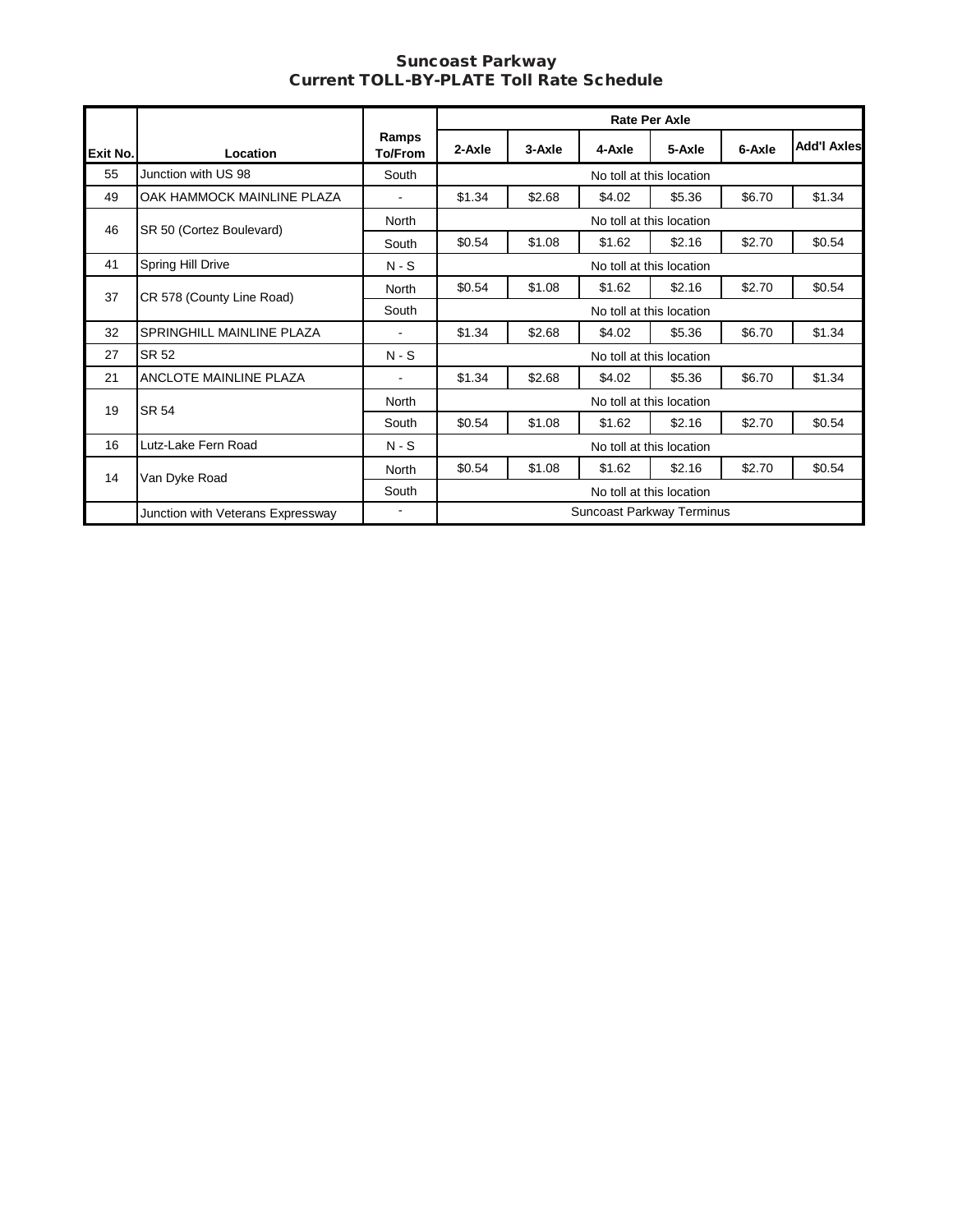## Western Beltway, Part C Current SunPass Toll Rate Schedule

|             |                                        |                  |                          |             | <b>Rate Per Axle</b> |                                  |        |                       |
|-------------|----------------------------------------|------------------|--------------------------|-------------|----------------------|----------------------------------|--------|-----------------------|
| Exit<br>No. | Location                               | Ramps<br>To/From | 2-Axle                   | $3 - Ax$ le | 4-Axle               | 5-Axle                           | 6-Axle | Add'l<br><b>Axles</b> |
| 11          | Seidel Road                            | North            | No toll at this location |             |                      |                                  |        |                       |
|             |                                        | South            | \$0.54                   | \$1.08      | \$1.62               | \$2.16                           | \$2.70 | \$0.54                |
| 8           | Disney World/Hartzog Rd. (Western Way) | $N-S$            | No toll at this location |             |                      |                                  |        |                       |
| 7           | <b>MAINLINE PLAZA</b>                  | $\sim$           | \$1.07                   | \$2.14      | \$3.21               | \$4.28                           | \$5.35 | \$1.07                |
| 6           | <b>US 192</b>                          | North            |                          |             |                      | No toll at this location         |        |                       |
|             |                                        | South            | \$0.54                   | \$1.08      | \$1.62               | \$2.16                           | \$2.70 | \$0.54                |
| 1A          | Sinclair Road                          | North            | No toll at this location |             |                      |                                  |        |                       |
|             |                                        | South            | \$0.26                   | \$0.52      | \$0.78               | \$1.04                           | \$1.30 | \$0.26                |
|             | Junction with I-4                      | ٠                |                          |             |                      | Western Beltway, Part C Terminus |        |                       |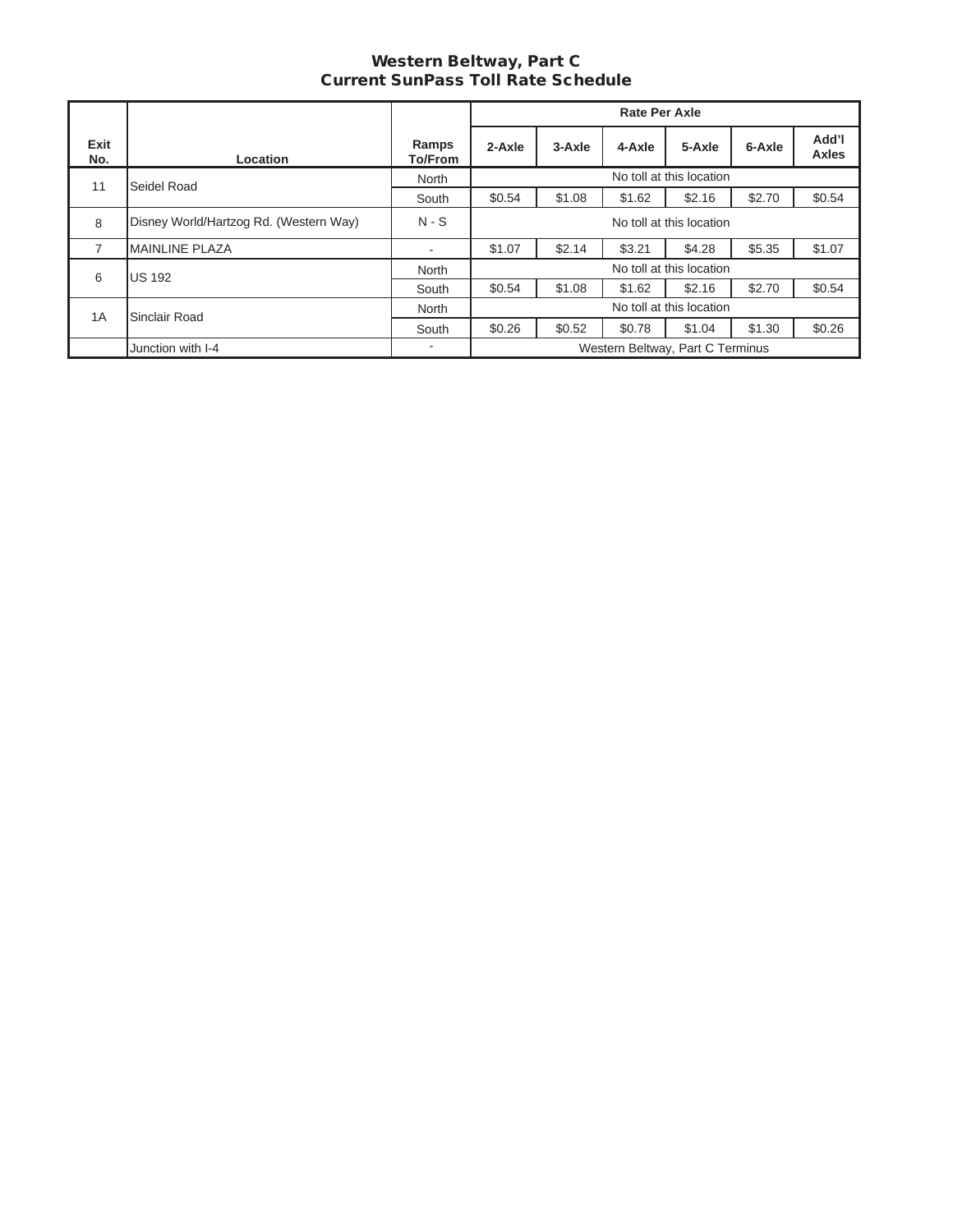### Western Beltway, Part C Current Cash Rate Schedule

|             |                                        |                          |                          |        | <b>Rate Per Axle</b> |                                  |        |                |
|-------------|----------------------------------------|--------------------------|--------------------------|--------|----------------------|----------------------------------|--------|----------------|
| Exit<br>No. | Location                               | Ramps<br>To/From         | $2-Axle$                 | 3-Axle | 4-Axle               | 5-Axle                           | 6-Axle | Add'l<br>Axles |
| 11          | Seidel Road                            | North                    | No toll at this location |        |                      |                                  |        |                |
|             |                                        | South                    | \$1.00                   | \$2.00 | \$3.00               | \$4.00                           | \$5.00 | \$1.00         |
| 8           | Disney World/Hartzog Rd. (Western Way) | $N-S$                    | No toll at this location |        |                      |                                  |        |                |
| 7           | <b>MAINLINE PLAZA</b>                  | $\overline{\phantom{a}}$ | \$1.50                   | \$3.00 | \$4.50               | \$6.00                           | \$7.50 | \$1.50         |
| 6           | <b>US 192</b>                          | North                    |                          |        |                      | No toll at this location         |        |                |
|             |                                        | South                    | \$1.00                   | \$2.00 | \$3.00               | \$4.00                           | \$5.00 | \$1.00         |
| 1A          | Sinclair Road                          | North                    |                          |        |                      | No toll at this location         |        |                |
|             |                                        | South                    | \$0.75                   | \$1.50 | \$2.25               | \$3.00                           | \$3.75 | \$0.75         |
|             | Junction with I-4                      | $\overline{\phantom{a}}$ |                          |        |                      | Western Beltway, Part C Terminus |        |                |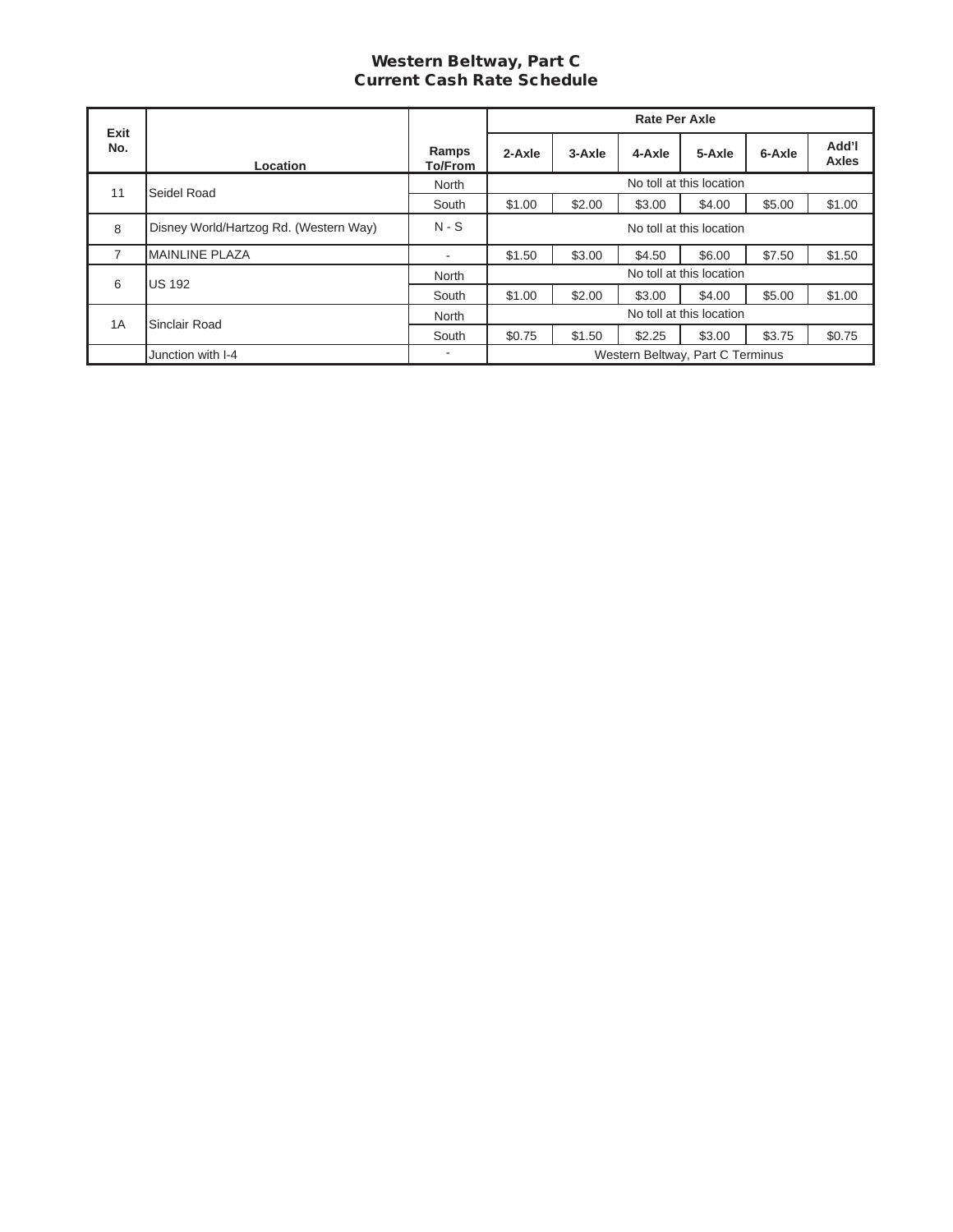## I-4 Connector Current SunPass Toll Rate Schedule

|                                               |                  |                          |                          | <b>Rate Per Axle</b> |        |        |                          |
|-----------------------------------------------|------------------|--------------------------|--------------------------|----------------------|--------|--------|--------------------------|
| Location                                      | Ramps<br>To/From | $2-Axle$                 | 3-Axle                   | 4-Axle               | 5-Axle | 6-Axle | Add'l<br><b>Axles</b>    |
| <b>Junction with I-4</b>                      | S                | No toll at this location |                          |                      |        |        |                          |
| MAINLINE PLAZA (S-Move)                       |                  | \$1.05                   | \$2.10                   | \$3.15               | \$4.20 | \$5.25 | \$1.05                   |
| MAINLINE PLAZA (Z-Move)                       |                  | \$0.53                   | \$1.06                   | \$1.59               | \$2.12 | \$2.65 | \$0.53                   |
| MAINLINE PLAZA (T-Move)                       |                  | \$1.05                   | \$1.05                   | \$1.05               | \$1.05 | \$1.05 | $\overline{\phantom{a}}$ |
| Junction with Selmon Expressway/Port of Tampa | N                |                          | No toll at this location |                      |        |        |                          |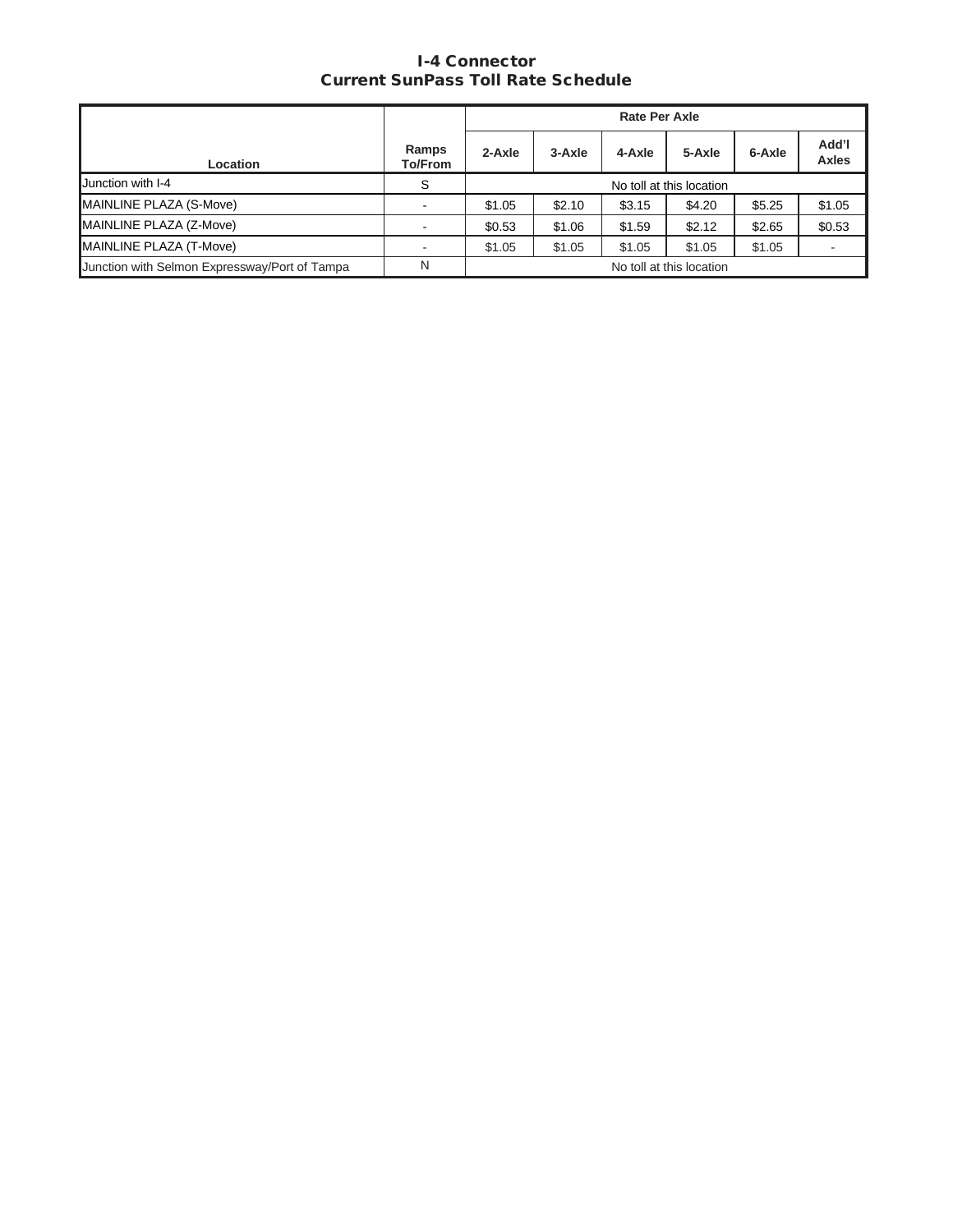## I-4 Connector Current TOLL-BY-PLATE Toll Rate Schedule

|                                               |                         |        |                          | <b>Rate Per Axle</b> |        |        |                       |
|-----------------------------------------------|-------------------------|--------|--------------------------|----------------------|--------|--------|-----------------------|
| <b>Location</b>                               | Ramps<br><b>To/From</b> | 2-Axle | 3-Axle                   | 4-Axle               | 5-Axle | 6-Axle | Add'l<br><b>Axles</b> |
| <b>Junction with I-4</b>                      | S                       |        | No toll at this location |                      |        |        |                       |
| MAINLINE PLAZA (S-Move)                       |                         | \$1.31 | \$2.62                   | \$3.93               | \$5.24 | \$6.55 | \$1.31                |
| MAINLINE PLAZA (Z-Move)                       |                         | \$0.78 | \$1.56                   | \$2.34               | \$3.12 | \$3.90 | \$0.78                |
| MAINLINE PLAZA (T-Move)                       |                         | \$1.31 | \$1.31                   | \$1.31               | \$1.31 | \$1.31 |                       |
| Junction with Selmon Expressway/Port of Tampa | N                       |        | No toll at this location |                      |        |        |                       |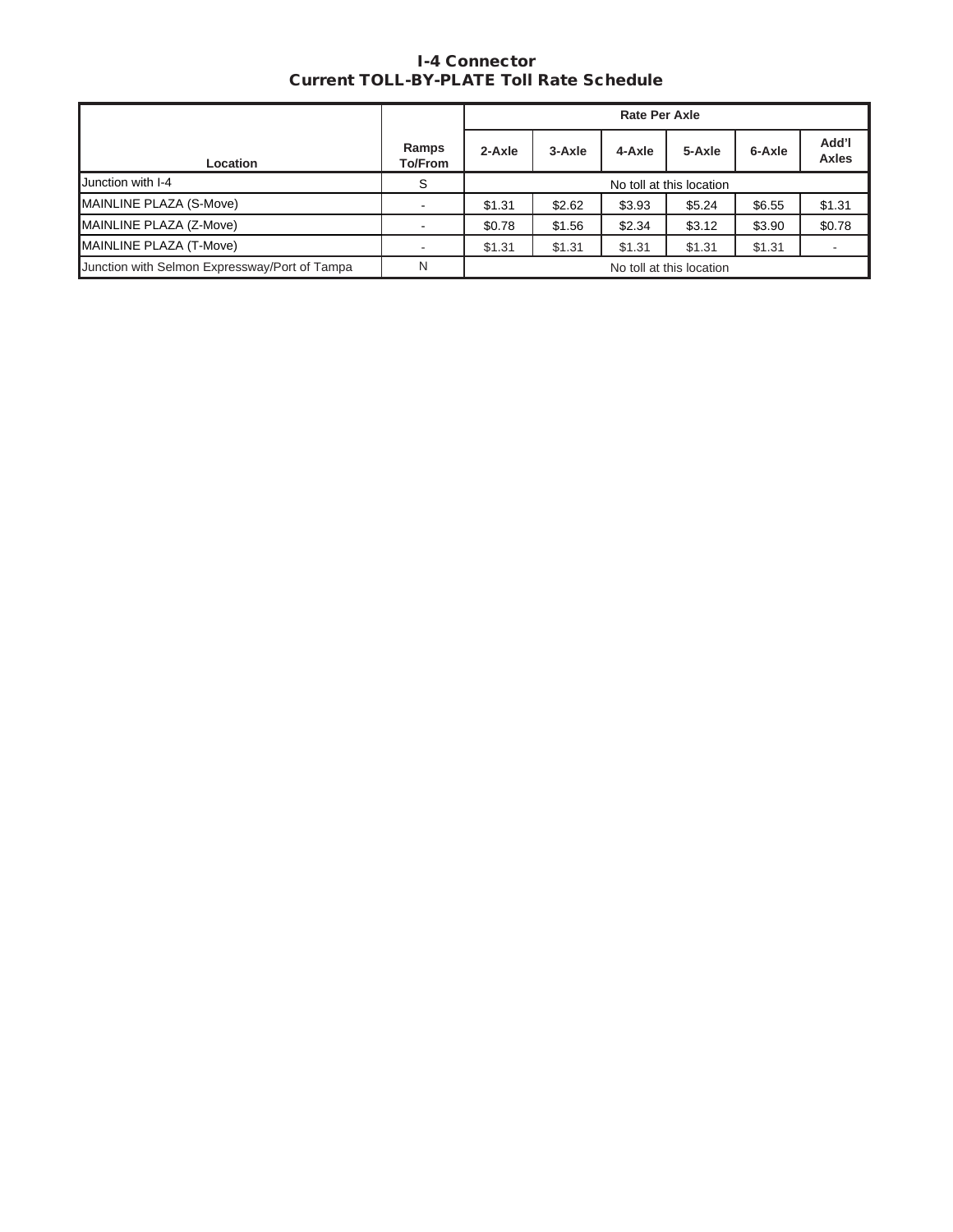#### First Coast Expressway Current SunPass Toll Rate Schedule

|          |                            |                          | <b>Rate Per Axle</b> |        |        |        |        |                       |
|----------|----------------------------|--------------------------|----------------------|--------|--------|--------|--------|-----------------------|
| Exit No. | Location                   | Ramps<br>To/From         | 2-Axle               | 3-Axle | 4-Axle | 5-Axle | 6-Axle | Add'l<br><b>Axles</b> |
| 43       | <b>INEW WORLD PLAZA</b>    | $\overline{\phantom{a}}$ | \$0.20               | \$0.40 | \$0.60 | \$0.80 | \$1.00 | \$0.20                |
| 42       | NORMANDY PLAZA             |                          | \$0.20               | \$0.40 | \$0.60 | \$0.80 | \$1.00 | \$0.20                |
| 38       | <b>ARGYLE FOREST PLAZA</b> | $\blacksquare$           | \$0.60               | \$1.20 | \$1.80 | \$2.40 | \$3.00 | \$0.60                |
| 36       | <b>PLANTATION PLAZA</b>    | $\blacksquare$           | \$0.60               | \$1.20 | \$1.80 | \$2.40 | \$3.00 | \$0.60                |
| 33       | <b>TRAIL RIDGE PLAZA</b>   | $\blacksquare$           | \$0.60               | \$1.20 | \$1.80 | \$2.40 | \$3.00 | \$0.60                |